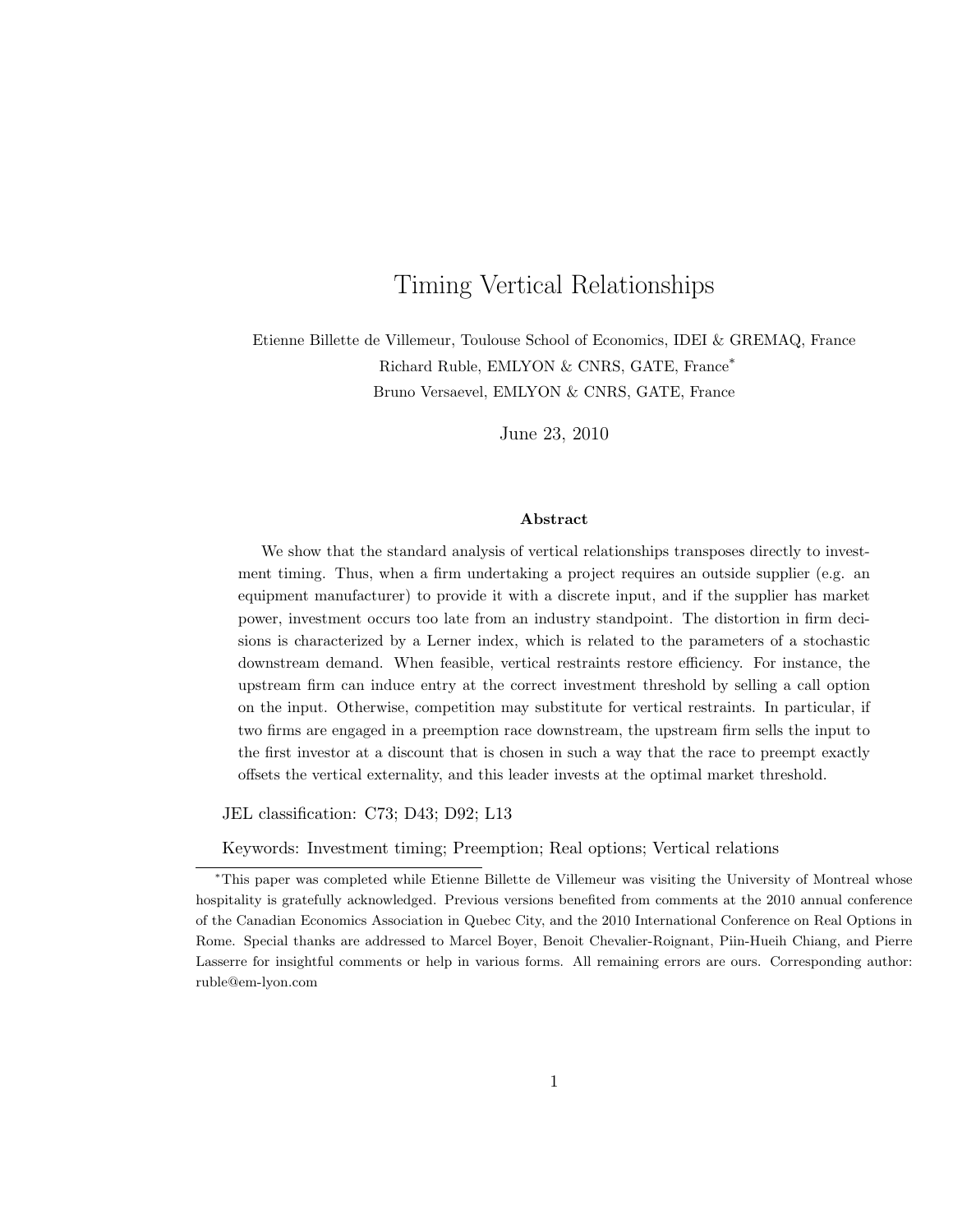## 1 Introduction

In real option models of investment, the cost of the investment (strike price) is often tacitly taken to reflect economic fundamentals closely. This assumption seems reasonable when the investment consists of R&D that is performed largely in-house, or in industries such as real estate development that may rely on competitive outside contractors. However, there are many other cases in which a firm wishing to exercise an investment option depends on an outside firm with market power to provide it with a discrete input (e.g., a key equipment) it needs, before starting producing and selling. Thus, an electricity producer may buy a nuclear plant from an outside firm, an oil company that decides to drill offshore must acquire a platform from a specialized supplier, an aeronautics firm will coordinate aircraft development with engine manufacturers, or a pharmaceutical firm will need a factory constructed to very exact specifications. In addition, strategic issues may arise if several firms seek to exercise related investment options, and call upon the same supplier.

This paper uses advances in real options games to build a model of vertical relationships in which the cost of a firm's investment is endogenous.<sup>1</sup> We adopt similar specifications to models by Boyer, Lasserre and Moreaux [1], Mason and Weeds [13], and Smit and Trigeorgis [17], incorporating an upstream equipment supplier that prices with market power. In so doing, the supplier generally delays exercise of the option relative to the optimal exercise threshold for the industry.

We show that the standard analysis of vertical relationships translates directly to investment timing, with investment trigger replacing price as the decision variable of the downstream firm. Thus, an industry earns lower profits under separation than under integration because of a vertical effect akin to double marginalization, which causes the downstream firm to unduly delay its investment decision. This distortion increases with both market growth and volatility. In contrast with the standard real option framework, greater volatility decreases firm value, both upstream and downstream, near the exercise threshold.

If feasible (for example, because the upstream firm has information regarding the stochastic

<sup>&</sup>lt;sup>1</sup>For recent surveys of game theoretic real options models, see Boyer, Gravel, and Lasserre [2], and Huisman, Kort, Pawlina, and Thijssen [9]. Among economic extensions of real option models, Grenadier and Wang [8] comes closest to our work here, as it studies the effect of agency issues on option exercise (albeit, in a corporate governance framework). Moreover, Lambrecht, Pawlina, and Teixeira [11] and Patel and Zavodov [14] develop alternative approaches to investment options in vertical structures.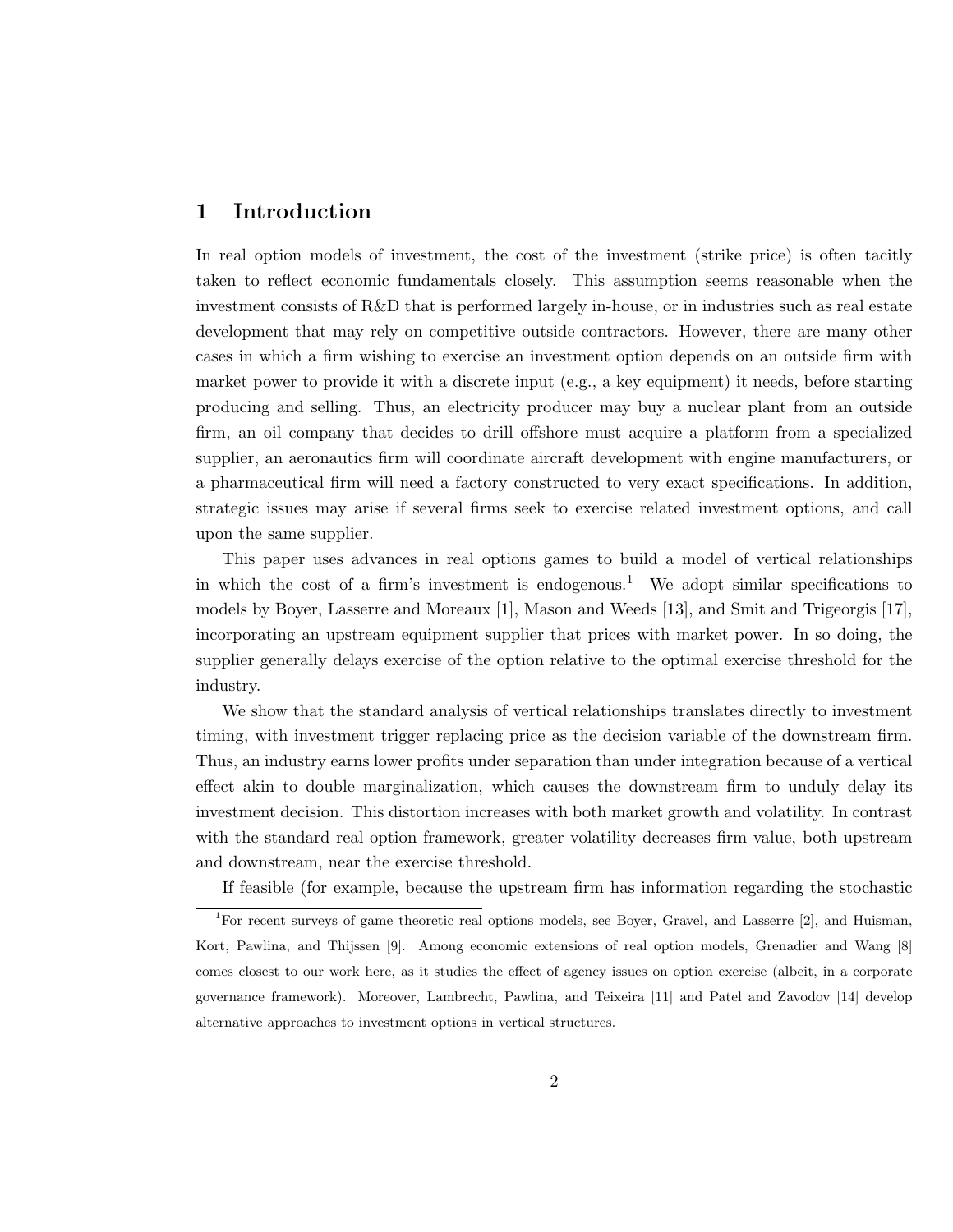final demand), vertical restraints that take the form of an option or down payment restore the industry optimum. In contrast with existing real option models however, increased volatility does not necessarily increase firm value, because of the simultaneous presence of two effects – the option value of delay is balanced by a greater markup choice by the upstream firm.

When habitual vertical restraints are not feasible, the upstream firm benefits from the presence of a second downstream firm, although this possibly occurs at the expense of aggregate industry profits. The race between downstream firms to preempt one another exactly balances the incentive to delay caused by the upstream firm's mark-up, so the leader invests at the optimal integrated threshold, whereas the follower invests at the separation threshold (for duopoly profits), a type of "no distortion at the top" result. The leader receives a discounted price. The difference between this price and the follower's price decreases when the volatility rises. The leader's investment threshold, which has a closed-form expression, together with the follower's threshold, increase with volatility.

The remainder of the paper is organized as follows. In Section 2 we describe the model, with one upstream supplier and one downstream firm, and investigate the basic vertical externality. This is done by comparing the equilibrium outcomes in the integrated case, which we use as a benchmark, with the outcomes of the separated case. In Section 3, we discuss the introduction of vertical restraints that restore the industry optimum. In Section 4, we introduce a second downstream firm and compute the preemption equilibrium, before comparing the investment threshold and pricing outcomes with the single-firm case. Final remarks appear in Section 5. All the proofs are in the appendix.

## 2 The Basic Vertical Externality

The flow profit resulting from investment is  $Y_t \pi_M$  where  $\pi_M$  is an instantaneous monopoly profit, and  $Y_t > 0$  is a random shock assumed to follow a geometric Brownian motion with drift  $dY_t =$  $\alpha Y_t dt + \sigma Y_t dZ_t$ . The non-negative parameters  $\alpha$  and  $\sigma$  represent the market's expected growth rate and volatility, and  $Z_t$  is a standard Wiener process. A lowercase  $y = Y_t$  is used to denote the current level of  $Y_t$ , and  $y_i$  denotes an investment trigger, which is a decision variable. The cost of production of the discrete input is I, the discount rate  $r > \alpha$  is common to both the upstream and the downstream firms, and to rule out degenerate solutions it is assumed that  $\frac{\sigma^2}{2} < \alpha$ .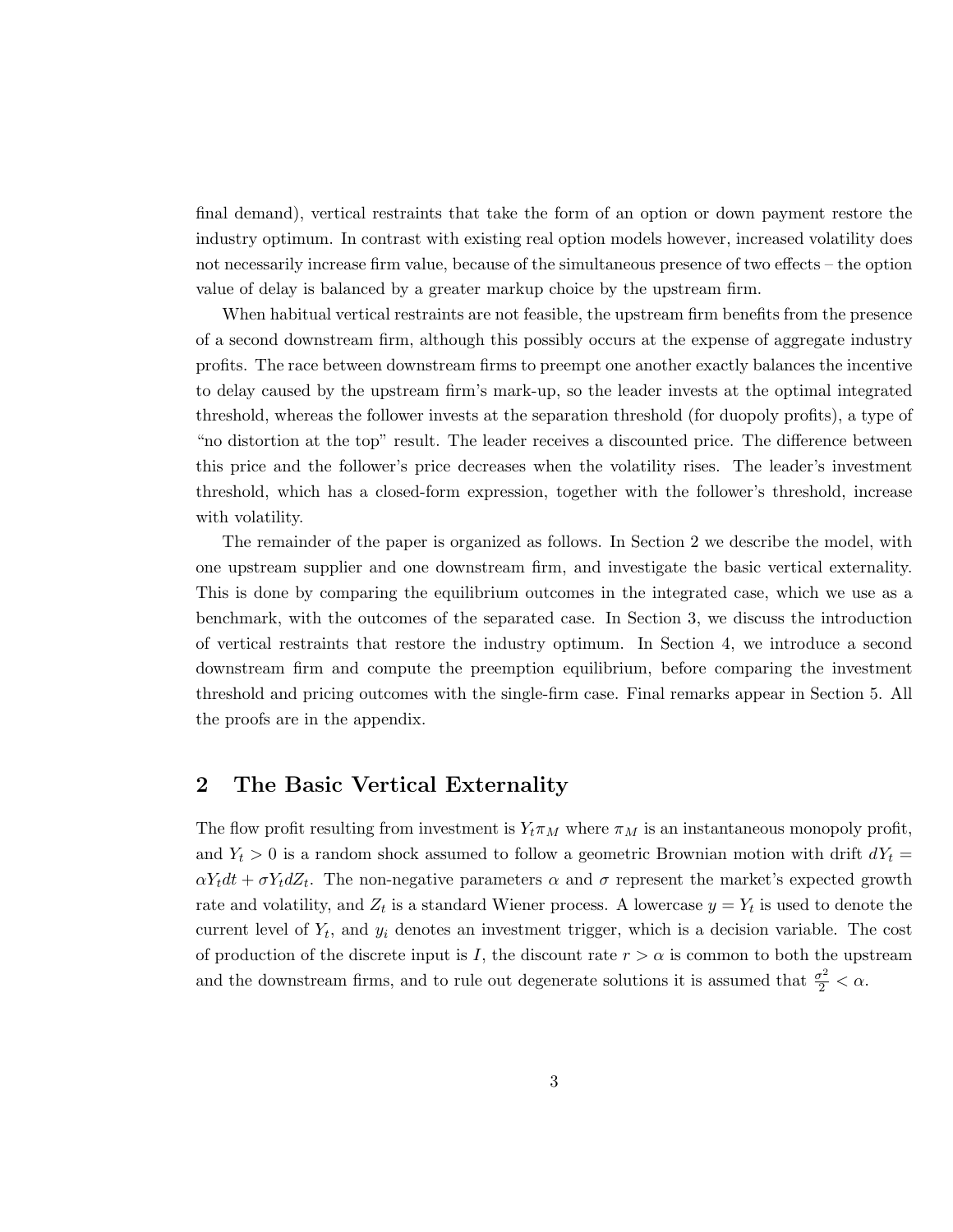#### 2.1 Integrated Case

Suppose that a single firm produces the discrete input, decides at what threshold  $y_i$  to invest, for a current market size  $y \leq y_i$ , and earns the subsequent flow profit. The value of such a firm is:

$$
V(y, y_i, I) = \left(\frac{y}{y_i}\right)^{\beta} \left(\frac{\pi_M}{r - \alpha} y_i - I\right),\tag{1}
$$

where  $\beta \equiv \frac{1}{2} - \frac{\alpha}{\sigma^2} + \sqrt{(\frac{\alpha}{\sigma^2} - \frac{1}{2})}$  $(\frac{1}{2})^2 + \frac{2r}{\sigma^2}$ , a standard expression in real option models (see Dixit and Pindyck [4]), is referred to in what follows as a discounting term.<sup>2</sup> We will use the property that β is monotone decreasing in  $\alpha$  and in  $\sigma$ . For notational compactness, and to facilitate the ranking of equilibrium outcomes throughout the paper, define the function  $\gamma(r, \alpha, \sigma)$  by:

$$
\gamma \equiv \frac{\beta}{\beta - 1}
$$

.

Note that  $\gamma > 1$ , with  $\frac{d\gamma}{dr} < 0$ ,  $\frac{d\gamma}{d\alpha}$ ,  $\frac{d\gamma}{d\sigma} \ge 0$ .

Differentiating (1) gives the value-maximizing investment trigger,  $y^* = \gamma \frac{r-\alpha}{\pi M}$  $\frac{r-\alpha}{\pi_M}I$ , which serves as a benchmark throughout the analysis. Then the value of the firm that invests at  $y^*$  is:

$$
V(y, y^*, I) = \frac{\gamma}{\beta} \left(\frac{y}{y^*}\right)^{\beta} I.
$$
 (2)

It is assumed throughout that the current market size y at  $t = 0$  is positive and sufficiently small relative to I so that it is not profitable to invest immediately.

#### 2.2 Separated Case

Suppose that the input production and investment decisions are made by distinct firms. We suppose that the upstream firm, as an input producer on the intermediate market, does not observe  $Y_t$  at (almost) any date  $t^3$ . It therefore chooses an input price  $p_U \geq I$  that is independent of the random shock. The downstream firm is assumed to be a price-taker in the intermediate

<sup>&</sup>lt;sup>2</sup>The term  $\left(\frac{y}{y_i}\right)$ <sup>β</sup> in (1) reads as the expected discounted value, measured when  $Y_t = y$ , of receiving one monetary unit when  $Y_t$  reaches  $y_i$  for the first time. In the certainty case  $\sigma = 0$ ,  $\beta = \frac{r}{\alpha}$  and  $\left(\frac{y}{y_i}\right)^{\beta} = e^{-r(t_i - t)}$ , which is the standard continuous time discounting term under certainty.

<sup>3</sup>We relax this assumption only in Section 3 which discusses possible vertical restraints.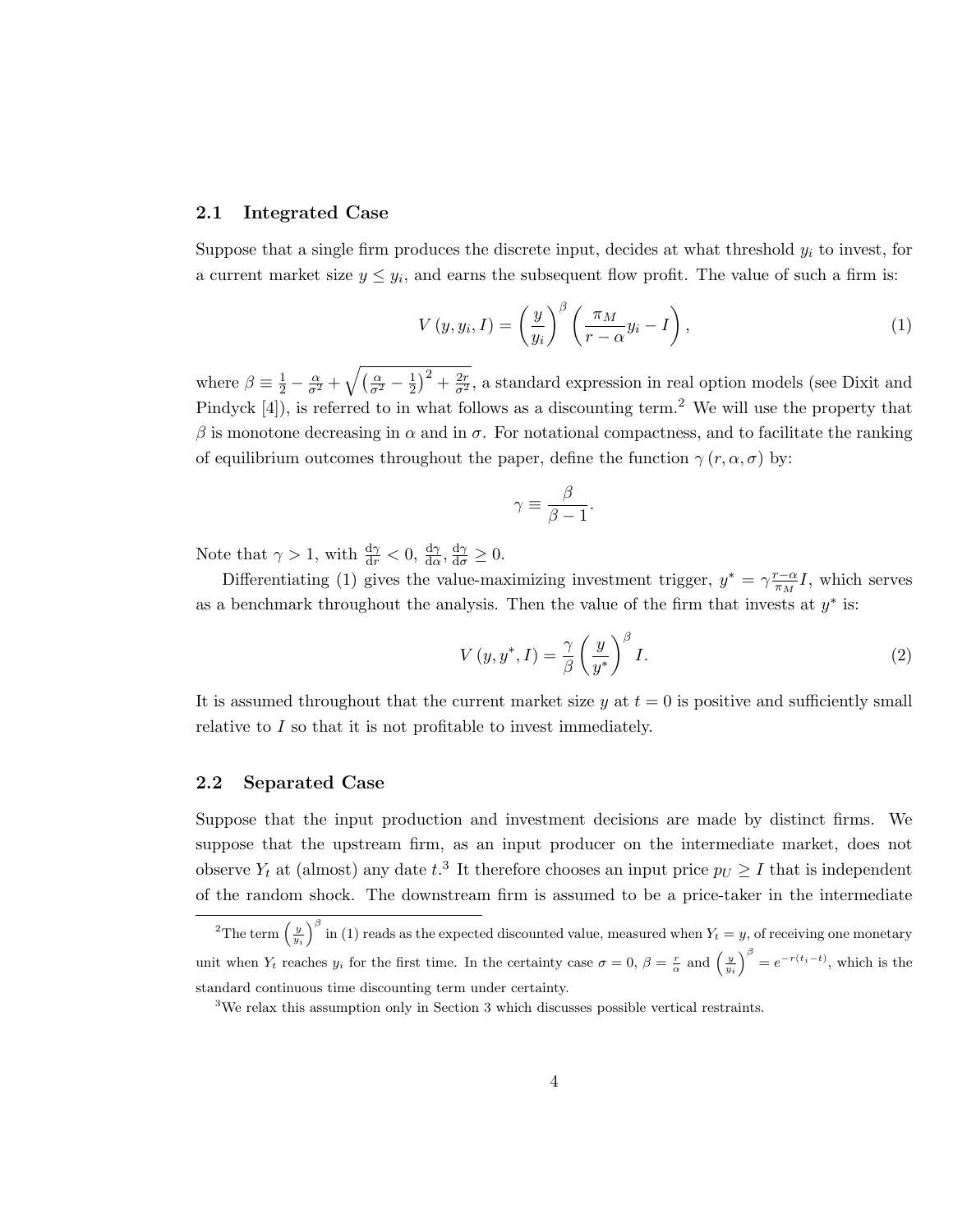market.<sup>4</sup> Given  $p_U$ , it observes the final market shock, and decides when to invest, at  $y_i$ . To establish the equilibrium in  $(y_i, p_U)$  we proceed by backwards induction.

At the current market size  $y$ , the downstream firm's value is:

$$
V(y, y_i, p_U) = \left(\frac{y}{y_i}\right)^{\beta} \left(\frac{\pi_M}{r - \alpha} y_i - p_U\right),\tag{3}
$$

all  $y \leq y_i$ . The downstream value-maximizing investment trigger is  $y_D(p_U) = \gamma \frac{r - \alpha}{\pi M}$  $\frac{r-\alpha}{\pi_M} p_U$ , which is increasing in the input price  $p_U$ , with  $y_D(I) = y^*$ .

At the current market size  $y$ , the upstream firm's value is:

$$
W(y, p_U) = \left(\frac{y}{y_D(p_U)}\right)^{\beta} (p_U - I), \qquad (4)
$$

all  $y \le y_D$ . Given  $y_D(p_U)$ , the upstream firm maximizes  $W(y, p_U)$  by setting  $p_U^* = \gamma I$ . In what follows, for compactness denote  $y_D(p_U^*)$  by  $y_D^*$ . We find:

**Proposition 1** In the separated case, there is a unique equilibrium characterized by:

$$
y_D^* = \gamma^2 \frac{r - \alpha}{\pi_M} I \text{ and } p_U^* = \gamma I. \tag{5}
$$

Substituting back into  $(3)$  and  $(4)$ , the firm values in the separated equilibrium case are:

$$
V(y, y_D^*, p_U^*) = \gamma \left(\frac{y}{y_D^*}\right)^{\beta} \frac{I}{\beta - 1} \text{ and } W(y, p_U^*) = \left(\frac{y}{y_D^*}\right)^{\beta} \frac{I}{\beta - 1},\tag{6}
$$

where the downstream value-maximizing investment trigger  $y_D^*$ , for an upstream value-maximizing input price  $p^*_{U}$ , takes the closed-form expression in (5).

#### 2.3 Comparison and Comparative Statics

In the separated case, the upstream firm introduces a distortion, we refer to as a negative externality, by charging a price  $p_U$  above the cost I. This is analogous to the baseline model of vertical externality<sup>5</sup>, the investment trigger substituting for the final price as the downstream decision variable.

<sup>&</sup>lt;sup>4</sup>As in Tirole [18], this is "for simplicity" only that we "assume that the manufacturer chooses the contract" (p. 173), and the outside option of the downstream firm is normalized to zero.

<sup>5</sup>See Tirole [18] for a description.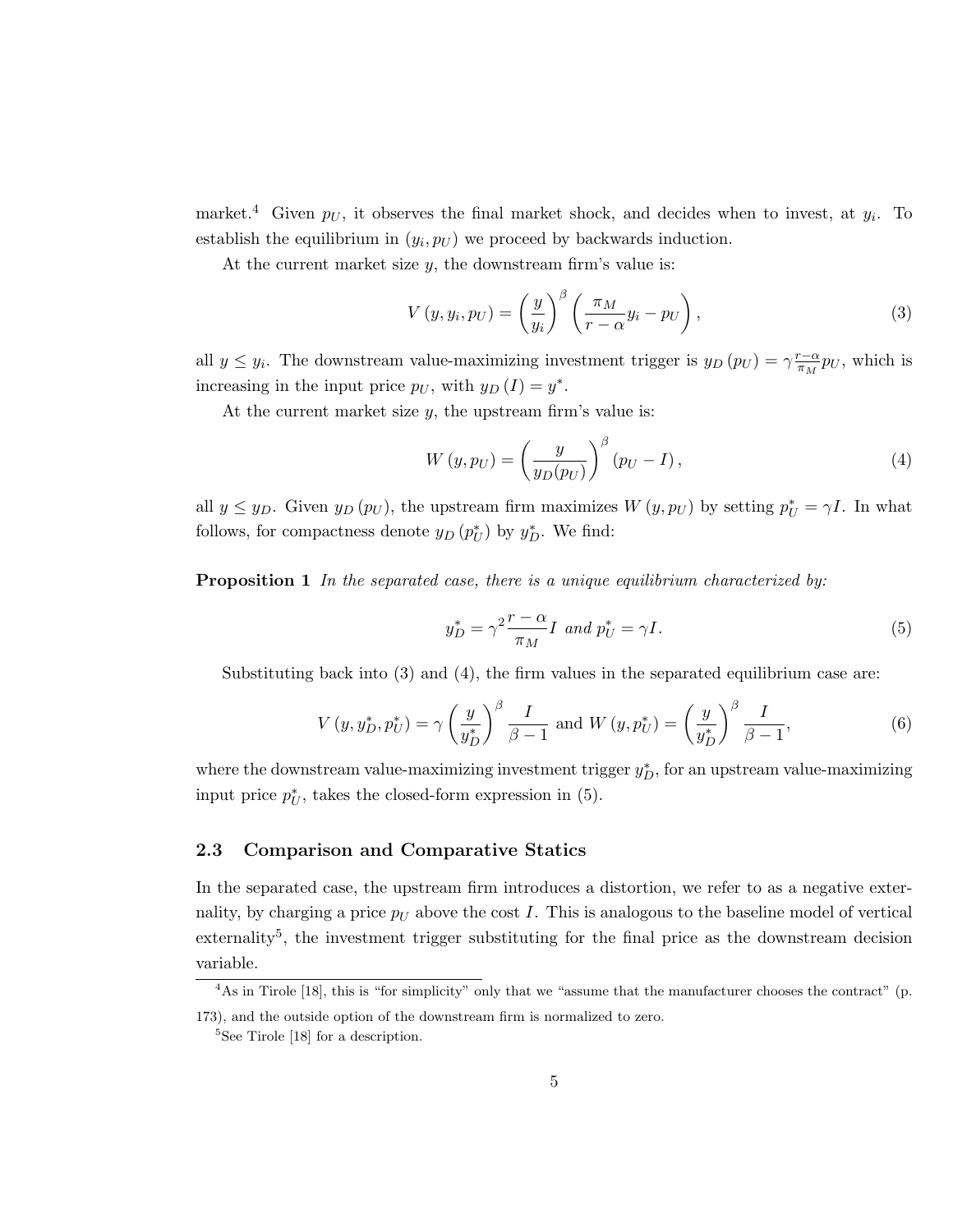In fact, this model is formally identical to the baseline model with price choices, a final demand  $Q = aP^{-b}$ , and a constant marginal cost of production c, taking  $y_i \equiv P$ ,  $a \equiv \frac{\pi_M}{r-\alpha} y^{\beta}$ ,  $b \equiv \beta$ ,  $c \equiv \frac{r-\alpha}{\pi}$  $\frac{r-\alpha}{\pi_M}I$ .

The vertical externality in the model may be gauged as follows. The trigger in the separated case,  $y_D^* = \gamma y^*$ , is greater than in the integrated case, which is itself greater than the social optimum.<sup>6</sup> In static models of oligopoly, the Lerner index is often used as a measure of market power. For the upstream firm, we have:

$$
L_U \equiv \frac{p_U^* - I}{p_U^*} = \frac{1}{\beta}.\tag{7}
$$

Formally,  $\beta$  plays the same role as the (absolute value of) the elasticity of demand in a monopoly model. By analogy, although it does not represent a price-cost margin, one may define a measure of the dynamic dimension of the downstream firm's market power as:

$$
L_D \equiv \frac{y_D^* - y^*}{y_D^*} = \frac{1}{\beta}.\tag{8}
$$

Note from (7) and (8) that  $L_D$  and  $L_U$  are fully characterized by  $\beta$ , and are impacted in the same proportions by a higher growth rate or a greater volatility.<sup>7</sup> Note also that  $\frac{V(y, y_D^*, p_U^*)}{W(x, x_i)}$  $\frac{(y,y_D,p_U)}{W(y,p_U^*)} =$  $\frac{p_U^*}{I} = \frac{y_D^*}{y^*} = \gamma$ , implying that, in the separated case, the relative firm values have the same sensitivity to a change in  $\beta$ , or any of its constitutive parameters. The distortion in the two firms' decisions and in their resulting values, vis-à-vis the integrated case, is monotone decreasing in the discounting term, with  $L_U$ ,  $L_D$ , and  $\frac{V(y, y_D^*, p_U^*)}{W(w, x^*)}$  $\frac{(y, y, p, \mu_U)}{W(y, p_U^*)}$  tending to 0 when  $\beta$  tends to infinity. Another important magnitude is the relative joint value under separation and integration, that is  $\frac{V(y, y_D^*, p_U^*) + W(y, p_U^*)}{V(y, y^*, I)} \equiv \Delta(\beta)$ , where  $\Delta(\beta) = (1 + \gamma) \gamma^{-\beta}$ . As this expression satisfies  $\Delta(\beta) \in \left(\frac{2\pi}{\pi}\right)$  $\frac{2}{\mathrm{e}},1\big),$ the industry value is lower under separation than under integration as is to be expected, and since  $\Delta'(\beta)$  < 0, in contrast with the distortion in upstream and downstream choices, the distortion in the separated and integrated payoffs *decreases* with market growth and volatility in this model. This is because, as explained further below, factors other than the vertical externality also affect firm values.

To summarize:

 $\overline{6}$ The consumer surplus is maximized when the investment occurs at  $t = 0$ .

<sup>7</sup>These expressions are comparable to those in Dixit, Pindyck, and Sødal [5].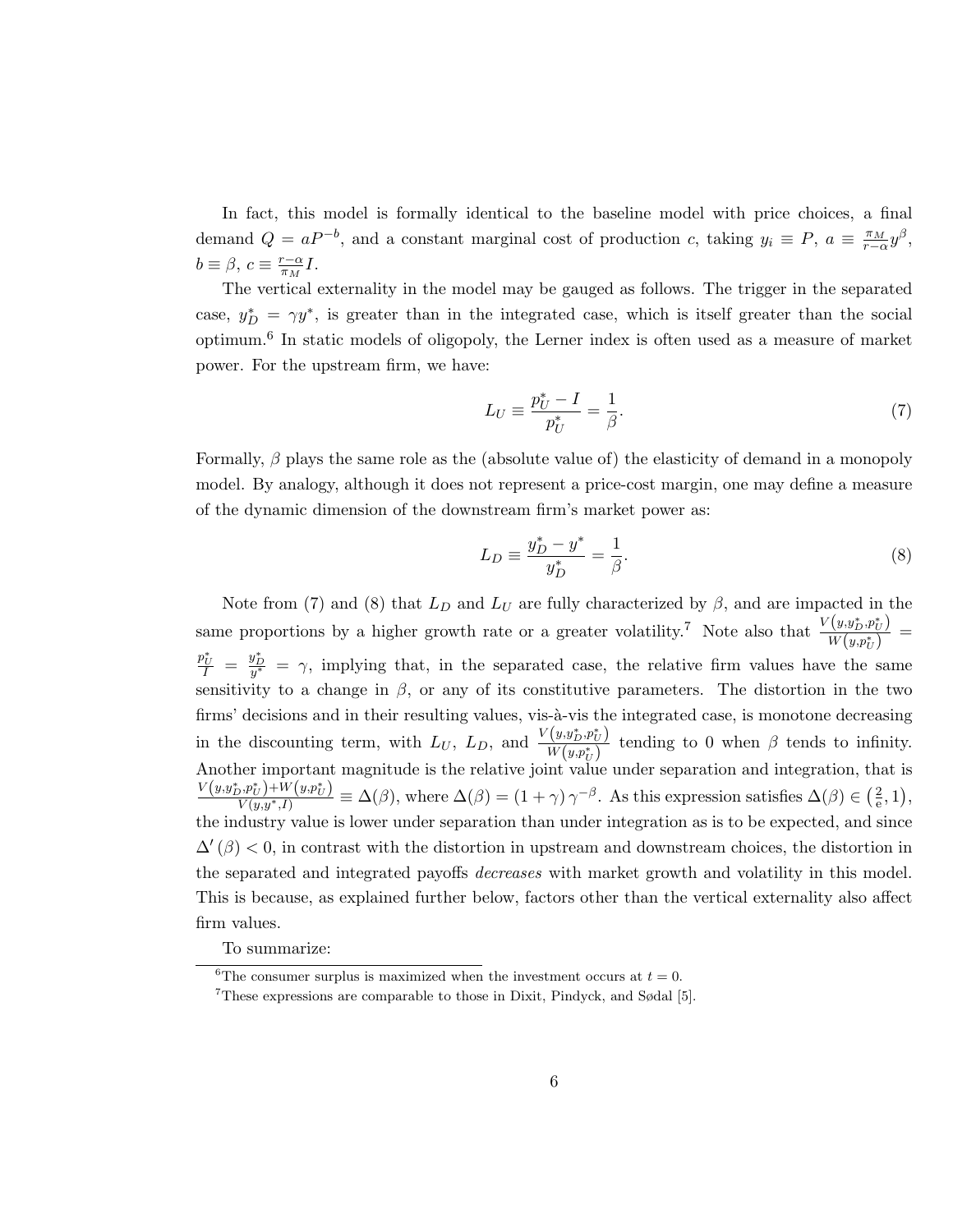**Proposition 2** The industry value is lower under separation than under integration. The distortion in firm decisions, as measured by  $L_U$  and  $L_D$ , is increasing in market growth rate and volatility, whereas the distortion in separated and integrated payoffs is decreasing in market growth rate and volatility.

For the sensitivity analysis of firm choices, we find in particular that the effect on  $y_D^*$  and  $p_U^*$ of a change in the growth rate and volatility, is univocal:

$$
\frac{\mathrm{d}y_D^*}{\mathrm{d}\alpha} > 0, \quad \frac{\mathrm{d}y_D^*}{\mathrm{d}\sigma} > 0, \quad \frac{\mathrm{d}p_U^*}{\mathrm{d}\alpha} > 0, \quad \frac{\mathrm{d}p_U^*}{\mathrm{d}\sigma} > 0.
$$

We also evaluate the effect of  $\alpha$  and  $\sigma$  on the two firms' respective value. A change in these parameters does not only impact the magnitude of the direct externality, as there is also a real option effect. To see that, focus first on  $\alpha$ , and consider the upstream value. For notational simplicity, let  $V^* \equiv V(y, y_D^*, p_U^*)$ . By the envelope theorem,  $\frac{\partial V}{\partial y_D^*} = 0$ , and we find that:

$$
\frac{\mathrm{d}V^*}{\mathrm{d}\alpha} = \frac{\partial V^*}{\partial \alpha} + \left(\frac{\partial V^*}{\partial \beta} + \frac{\partial V}{\partial p_U^*} \frac{\partial p_U^*}{\partial \beta}\right) \frac{\mathrm{d}\beta}{\mathrm{d}\alpha} \tag{9a}
$$

$$
= V^* \left( \frac{\beta}{r - \alpha} + \left( \frac{1}{\beta} + \ln \frac{y}{y_D^*} \right) \frac{d\beta}{d\alpha} \right) > 0, \tag{9b}
$$

all  $y \leq y_D^*$ . The direct effect in (9a) is positive. The two terms between brackets, which describe the indirect effect, have opposite signs because a higher growth rate increases the investment option's value, but simultaneously raises the input price. However, the magnitude of the latter term is limited, so that the option value effect dominates the vertical effect. The sensitivity analysis is similar for the upstream firm, whose value in equilibrium  $W^* \equiv W(y, p^*_{U})$  has an analogous form. Specifically, the effect of greater market growth on upstream value is univocal, as we find  $\frac{dW^*}{d\alpha} = W^* \left( \frac{\beta}{r-\alpha} + \left( \frac{1}{\beta-1} + \ln \frac{y}{y_D^*} \right) \right)$  $\frac{d\beta}{2}$  $\frac{d\beta}{d\alpha}$  > 0 (see Appendix 6.4).

In contrast with this, the effect of volatility on firm values is *not* univocal. Taking first the case of upstream value, and noting again that  $\frac{\partial V}{\partial y_D^*} = 0$ , we find that:

$$
\frac{\mathrm{d}V^*}{\mathrm{d}\sigma} = \left(\frac{\partial V^*}{\partial \beta} + \frac{\partial V}{\partial p_U^*} \frac{\mathrm{d}p_U^*}{\mathrm{d}\beta}\right) \frac{\mathrm{d}\beta}{\mathrm{d}\sigma} \tag{10a}
$$

$$
= V^* \left( \ln \frac{y}{y_D^*} + \frac{1}{\beta} \right) \frac{d\beta}{d\sigma}.
$$
 (10b)

A change in  $\sigma$  has two opposite indirect effects on  $V^*$ . The first term in (10a) is the real option effect: greater volatility (hence a lower  $\beta$ ) has a positive impact on the downstream value. The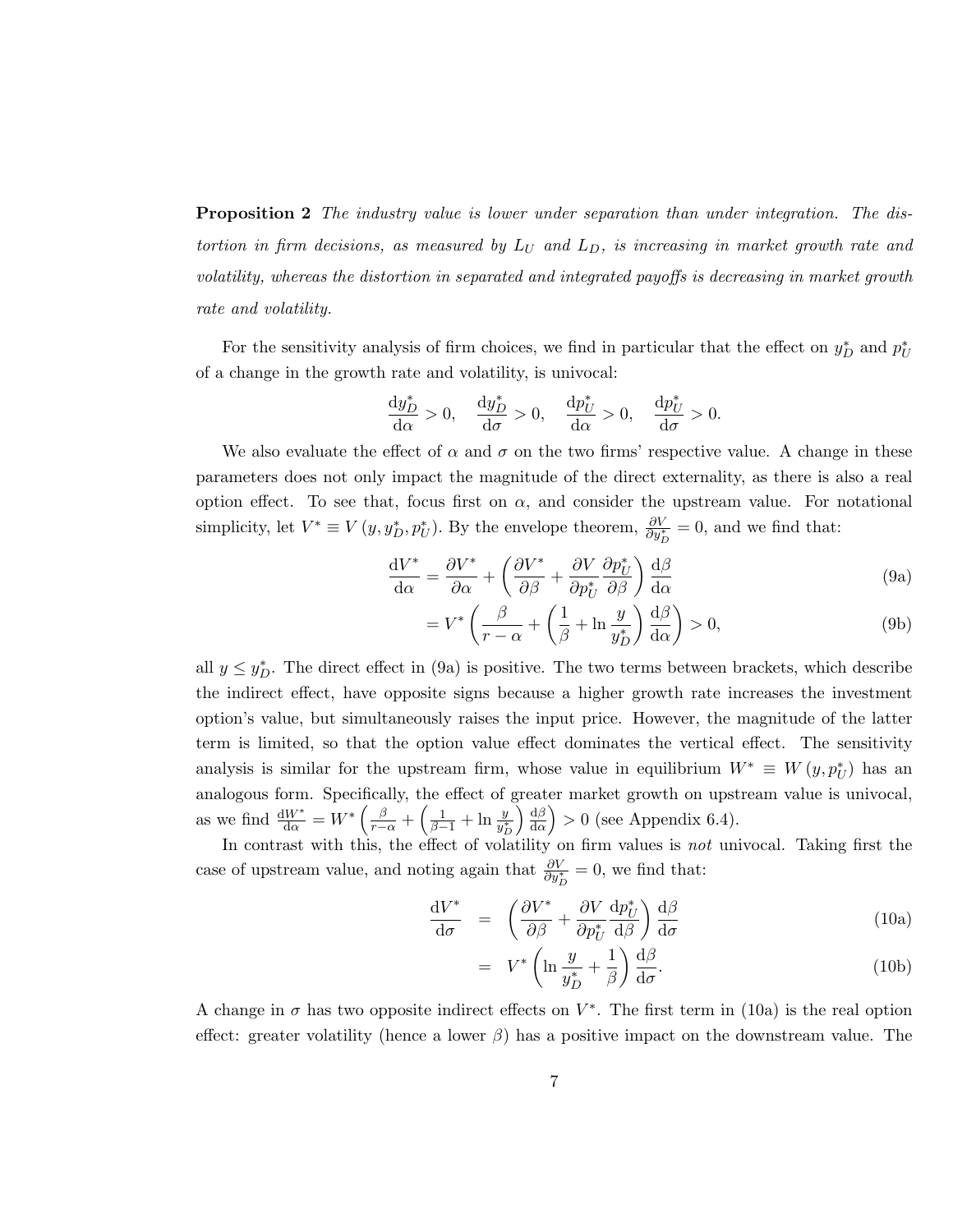second term is the vertical effect: greater volatility raises the upstream's optimal price  $p_U^*$ , lowering the downstream value. The net effect depends, in particular, on the current market size  $y$ . The right-hand side term between parentheses reveals that, at low market sizes, the real option effect dominates and the downstream firm benefits from greater volatility, whereas at higher market sizes, which are closer to the investment trigger  $y_D^*$ , the real option effect is less important and the vertical effect tends to dominate, the crossover occurring at  $y_D^*$  exp  $\left(-\frac{1}{\beta}\right)$  $(\frac{1}{\beta}) \equiv \hat{y}$ , which is lower than  $y_D^*$ . For large initial market sizes, greater uncertainty thus reduces firm value, which stands in contrast with many real option models. Figure 1 illustrates the behavior of  $V(y, y_D^*, p_U^*)$  over  $[0,y^*_D]$  for several levels of  $\beta.$ 



Figure 1: Downstream value  $V^* = V(y, y_D^*, p_U^*),$  for  $y \le y_D^*$ , with  $\frac{r-\alpha}{\pi_M} = I = 1$ , and  $\beta = 2$  (solid), 2.5 (dash), 3.5 (dots). For large initial market sizes, greater uncertainty or growth (i.e., a lower  $\beta$ ) reduces firm value.

Similarly, the effect of greater volatility on the value of the upstream firm is also ambiguous. As  $\frac{dW^*}{d\sigma} = W^* \left( \ln \frac{y}{y_D^*} + \frac{1}{\beta - 1} \right) \frac{d\beta}{d\sigma}$  $\frac{dD}{d\sigma}$ , the crossover occurs at a lower threshold than for the upstream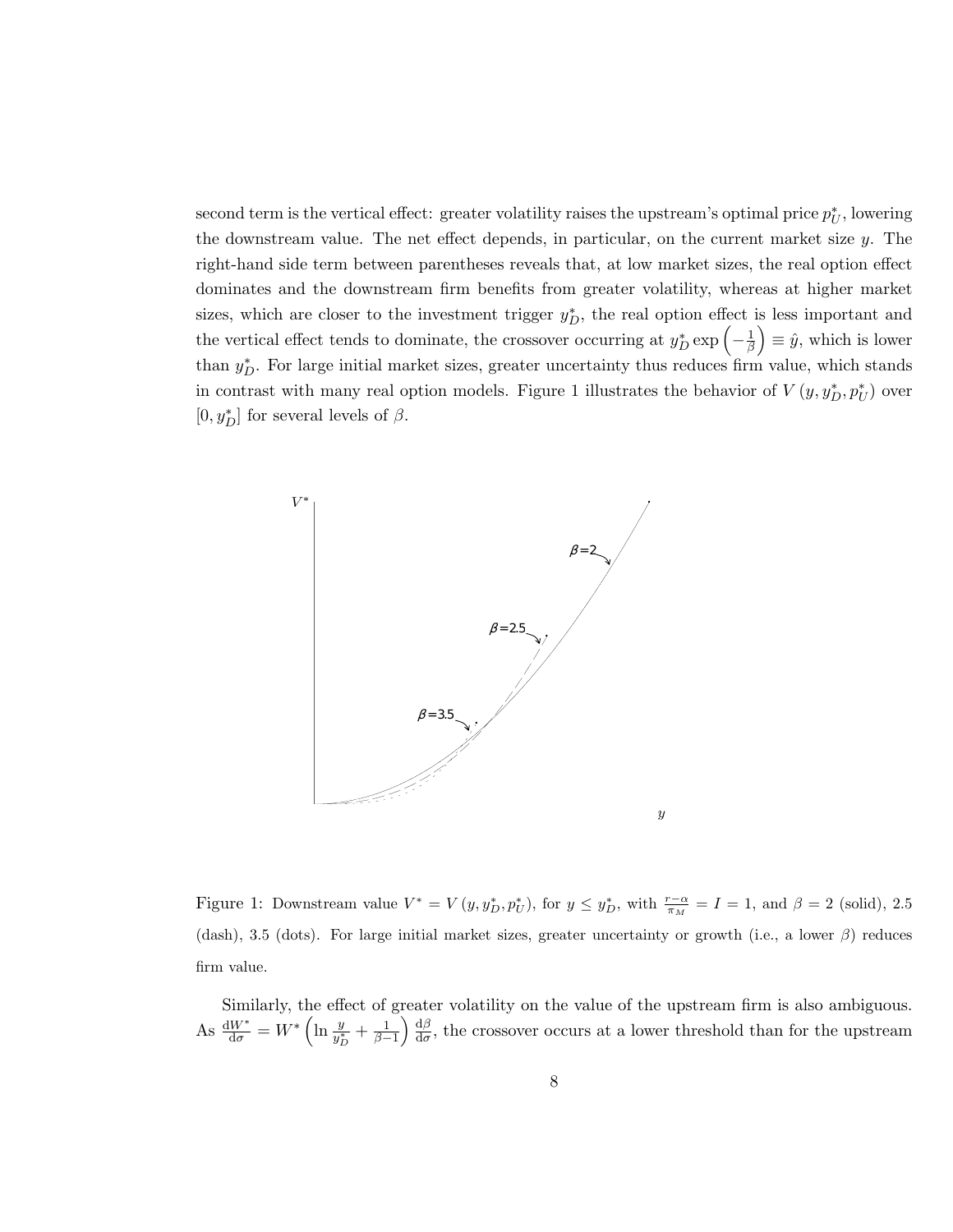firm, that is at  $y_D^* \exp\left(-\frac{1}{\beta-1}\right) \equiv \check{y} < \hat{y}$ . Thus, both firms benefit from greater volatility at low enough market sizes, and both are harmed by volatility at high enough market sizes, but there exists a range of market sizes  $(\tilde{y}, \hat{y})$  over which the two firms have divergent preferences with respect to volatility.

The following proposition summarizes these results, making use of the inherent elasticity form in expressions such as (9a) and (10a).

Proposition 3 In the separated case, a higher growth rate or more volatility increase the upstream price and the downstream trigger. A higher growth rate increases upstream and downstream values, with  $0 < \varepsilon_{W^*/\alpha} < \varepsilon_{V^*/\alpha}$ . The effect of higher volatility on firm values depends on the market size:

$$
\begin{cases} 0 \leq \varepsilon_{W^*/\sigma} < \varepsilon_{V^*/\sigma} \quad \text{if } y \leq \check{y};\\ \varepsilon_{W^*/\sigma} < 0 < \varepsilon_{V^*/\sigma} \quad \text{if } \check{y} < y < \hat{y};\\ \varepsilon_{W^*/\sigma} < \varepsilon_{V^*/\sigma} \leq 0 \quad \text{if } \check{y} \leq y. \end{cases}
$$

## 3 Vertical Restraints

In the baseline model of vertical externality, various contracting options or vertical restraints allow the separated structure to realize the integrated profit. Similar mechanisms apply here, although the interpretation is different because of the underlying dynamic nature of the model. We illustrate them by means of two simple examples.<sup>8</sup>

In Figure 2, the dashed line is the locus of the downstream firm's optimal responses to given upstream prices,  $y_D(p_U)$ . With the chosen parameters (that is,  $\beta = 2$  and  $I = \frac{\pi_M}{r-\alpha} = 1$ ), the separation outcome of Section 2.2 is  $(y_D^*, p_U^*) = (4, 2)$ . For a given y below the benchmark trigger  $y^* = 2$ , we may graph the isovalue curves of both firms in the plane  $(y_i, p_U)$ . The convex curves are the upstream isovalues, whereas the downstream isovalue curves are concave. The ordering of the curves follows from the monotonicity of the value functions V and W in  $p_U$ . Because  $p_U^*$ maximizes  $W(y, p_U)$ , the point  $(y_D^*, p_U^*)$  lies at a tangency of an upstream isovalue with the locus  $y_D(p_U)$ . To illustrate, when  $y = 1$ , say, the firm values in the separated case are  $V(1, y_D^*, p_U^*) = \frac{1}{8}$ and  $W(1, p^*_{U}) = \frac{1}{16}$ , whereas the integrated value is  $V(1, y^*, I) = \frac{1}{4}$ .

<sup>&</sup>lt;sup>8</sup>Note though that certain contractual arrangements, such as a maintenance contract, may not have bearing on the vertical externality. In the present model the distortion in investment timing arises because there is a mark-up on the overall cost of the input. It is independent of how this investment expense is allocated in time.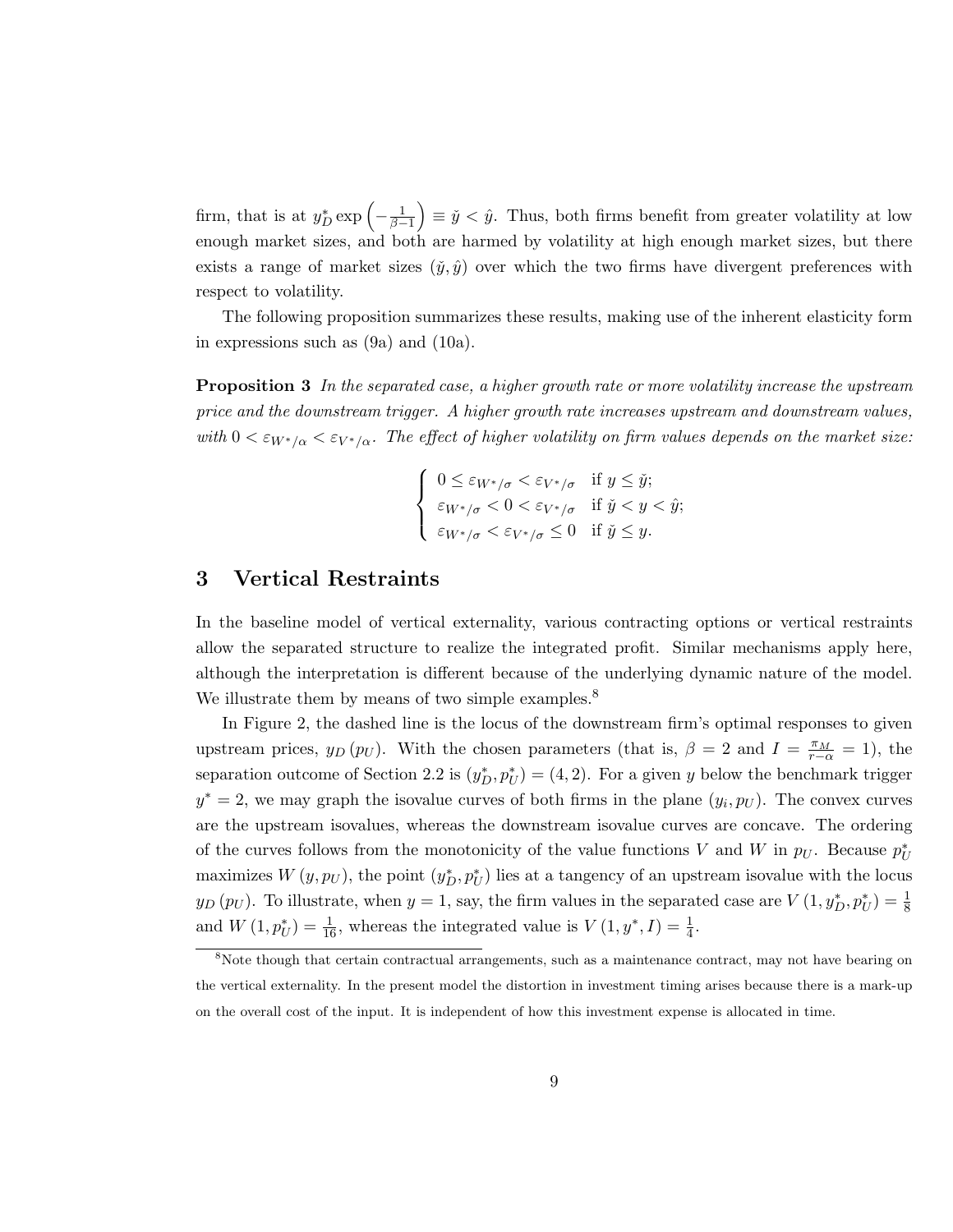The two firms can be made better off by reaching a contractual agreement that yields a greater total value than in (1), the equilibrium of the separated case. The most direct valuemaximizing contract specifies both the investment trigger and the price. This is analogous to resale price maintenance in the standard vertical framework. For simplicity, assume that the upstream manufacturer chooses the contract, and proposes it to the other firm, at any given  $y \leq y^*$ . The contract proposal must satisfy the constraints that the downstream buyer earns no less than in the separation outcome with no vertical restraint. Should the upstream firm's current offer be rejected by the downstream firm, the upstream firm could not credibly commit not to sell the specific input at  $p^*$  at a future date when the trigger  $y^*_D$  is reached. It follows that the downstream firm's reservation value is  $V(y, y_D^*, p_U^*)$ . The upstream firm can appropriate all benefits on top of the latter downstream reservation level by dictating the trigger  $y^*$ , so that the total industry value is maximized, before charging the price for which the downstream participation constraint is exactly satisfied.

Formally, for any  $y \leq y^*$ , and by slightly abusing notation<sup>9</sup> to introduce  $y_i$  as an argument of the function  $W$ , the upstream firm's problem is:

$$
\max_{y_i, p_U} W(y, y_i, p_U)
$$
  
s.t.  $p_U \le \overline{p}_U(y_i)$ , (11a)

$$
p_U \ge \underline{p}_U(y_i),\tag{11b}
$$

where  $p_U(y_i)$  is defined by  $W(y, y_D^*, p_U^*) = W(y, y_i, \underline{p}_U(y_i))$ , and  $\overline{p}_U(y_i)$  by  $V(y, y_D^*, p_U^*) =$  $V(y, y_i, \overline{p}_U(y_i))$ . It is clear from Figure 2 that the first constraint is equivalent to  $V(y, y_i, p_U) \ge$  $V(y, y_D^*, p_U^*)$ . Total value maximization implies that  $y_i = y^*$ , and the upstream supplier maximizes its share of total value by charging  $\bar{p}_U(y^*)$ . With the parameter values that we use in our example, the two participation constraints reduce to  $\frac{5}{4} \leq p_U \leq \frac{3}{2}$  $\frac{3}{2}$ , and the input supplier chooses  $\bar{p}_U(2) = \frac{3}{2}$ .<sup>10</sup>

<sup>&</sup>lt;sup>9</sup>In this example, we define  $W(y, y_i, p_U) = \left(\frac{y}{y_i}\right)^{\beta} (p_U - I)$ , all  $y \leq y_i$ .

<sup>&</sup>lt;sup>10</sup>The constraints (11a-11b) are compatible whenever  $\underline{p}_U(y_i) \leq \overline{p}_U(y_i)$ , which always holds if  $y_i = y^* < y^*_D$ . This results from continuity of  $V(y, y_i, p_U)$  and  $W(y, y_i, p_U)$  in  $y_i$  and  $p_U$ , together with  $V(y, y_i, p_U)$  being monotone increasing in  $y_i$  on  $[y^*, y^*_{D}]$ , and decreasing in  $p_U$ , whereas  $W(y, y_i, p_U)$  is monotone decreasing in  $y_i$ , and increasing in  $p_U$ . Obviously, the participation constraint of the input supplier, who writes the contract, can be omitted. However, when the bargaining power is more evenly distributed among the parties, the price  $p_U$  can be chosen anywhere in the interval  $[\underline{p}_U(y^*), \overline{p}_U(y^*)]$ .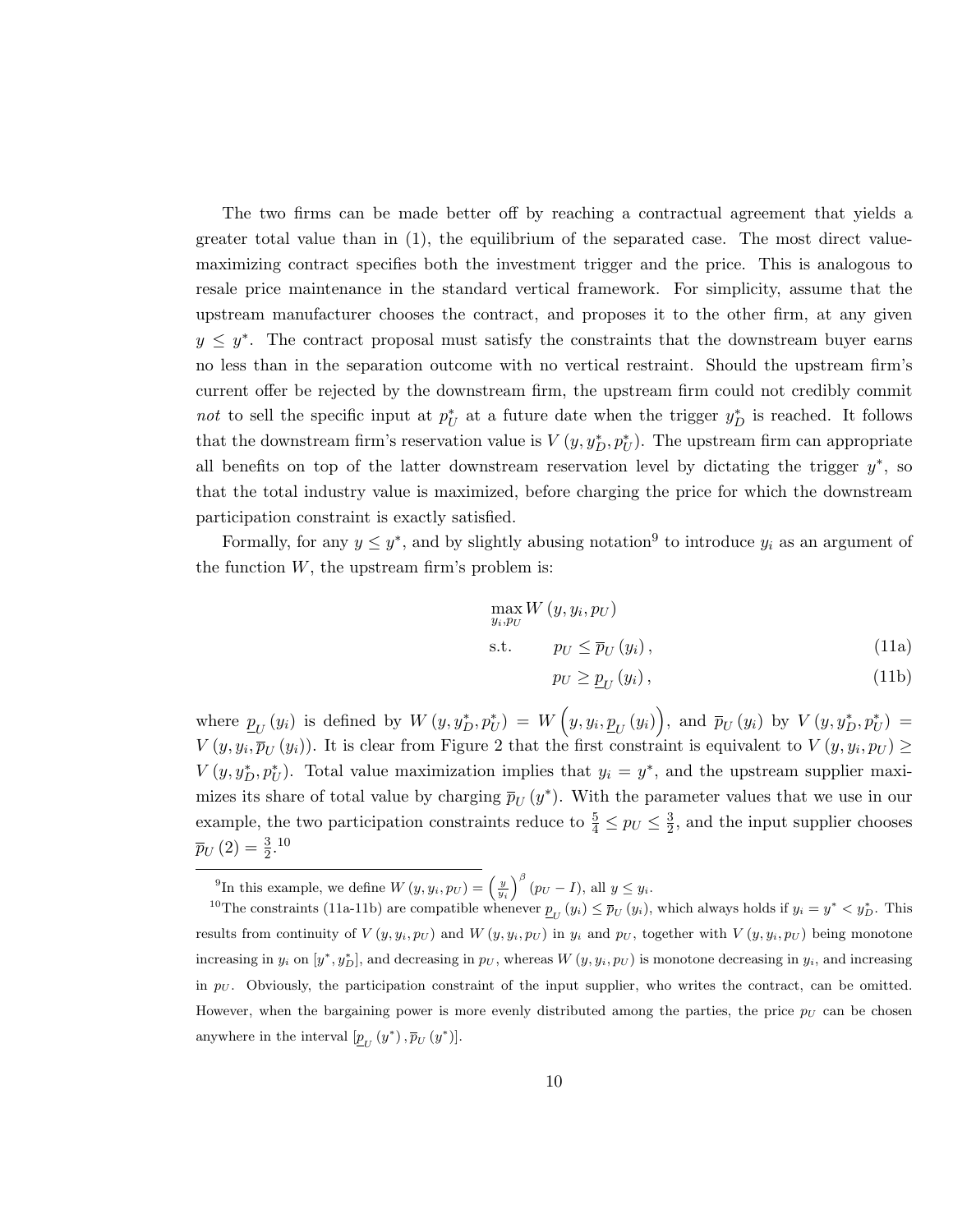**Proposition 4** Suppose that  $y \leq y^*$ . In a contract analogous to resale price maintenance, the upstream firm chooses the investment trigger  $y^*$  and charges the input price  $\bar{p}_U(y^*)$ , as defined by  $V(y, y_D^*, p_U^*) = V(y, y^*, \overline{p}_U(y^*))$ . The downstream value is the same as in the separation outcome, and the upstream value is  $W(y, y^*, \overline{p}_U(y^*)) > W(y, y_D^*, p_U^*)$ .

One caveat is that the implementation of this contract requires the upstream firm to continuously monitor  $y$  until the market size reaches  $y^*$ , which may be costly. This was not needed in the separated case, with no vertical restraint. Nor is it clear that  $y^*$  is an easily verifiable contract provision, or that such contracts are used in practice.

A contractual alternative is to set the equivalent of a two-part tariff. In this case, for any  $y \leq y^*$ , the integrated value is realized by means of an up-front option offered to the downstream firm on the specific input at an exercise price,  $p_U$ .<sup>11</sup> We know from Section 2.2 that the input buyer maximizes its private value by exercising the option when  $Y_t$  reaches the barrier  $y_D (p_U)$ . As in the previous contractual example, the objective of the upstream supplier is to induce the choice of the efficient investment trigger by the input buyer, and to appropriate the value in excess of the downstream reservation level  $V(y, y_D^*, p_U^*)$ . This can be done through a transfer payment,  $t_U$ , made at y, which we interpret here as the option premium. This contract also corresponds to a non-refundable deposit on the specific input.

The upstream problem is then:

$$
\max_{p_U, t_U} W(y, p_U) + t_U
$$
  
s.t.  $t_U \le V(y, y_D(p_U), p_U) - V(y, y_D^*, p_U^*),$  (12a)

$$
t_U \ge W\left(y, p_U^*\right) - W\left(y, p_U\right). \tag{12b}
$$

With the joint-value maximizing input price  $p_U^* = I$ , the downstream firm chooses to invest when  $Y_t = y_D(I) = y^*$ . The transfer payment is chosen under the condition that the downstream firm's participation constraint is exactly satisfied.<sup>12</sup> With the same parameter values as in Figure

 $11$ <sup>11</sup>Airlines typically buy options to purchase planes conditioned on air traffic volumes.

<sup>&</sup>lt;sup>12</sup>The constraints (12a-12b) are compatible whenever  $V(y, y_D (p_U), p_U) + W(y, p_U) \ge V(y, y_D^*, p_U^*) + W(y_D^*, p_U^*)$ which always holds if  $p_U = I$ . As in the case of the previous vertical restraint, the participation constraint of the upstream firm, which writes the contract, can be omitted. We keep it here in order to describe the range of possible transfer payments when the bargaining power is less asymmetrically distributed.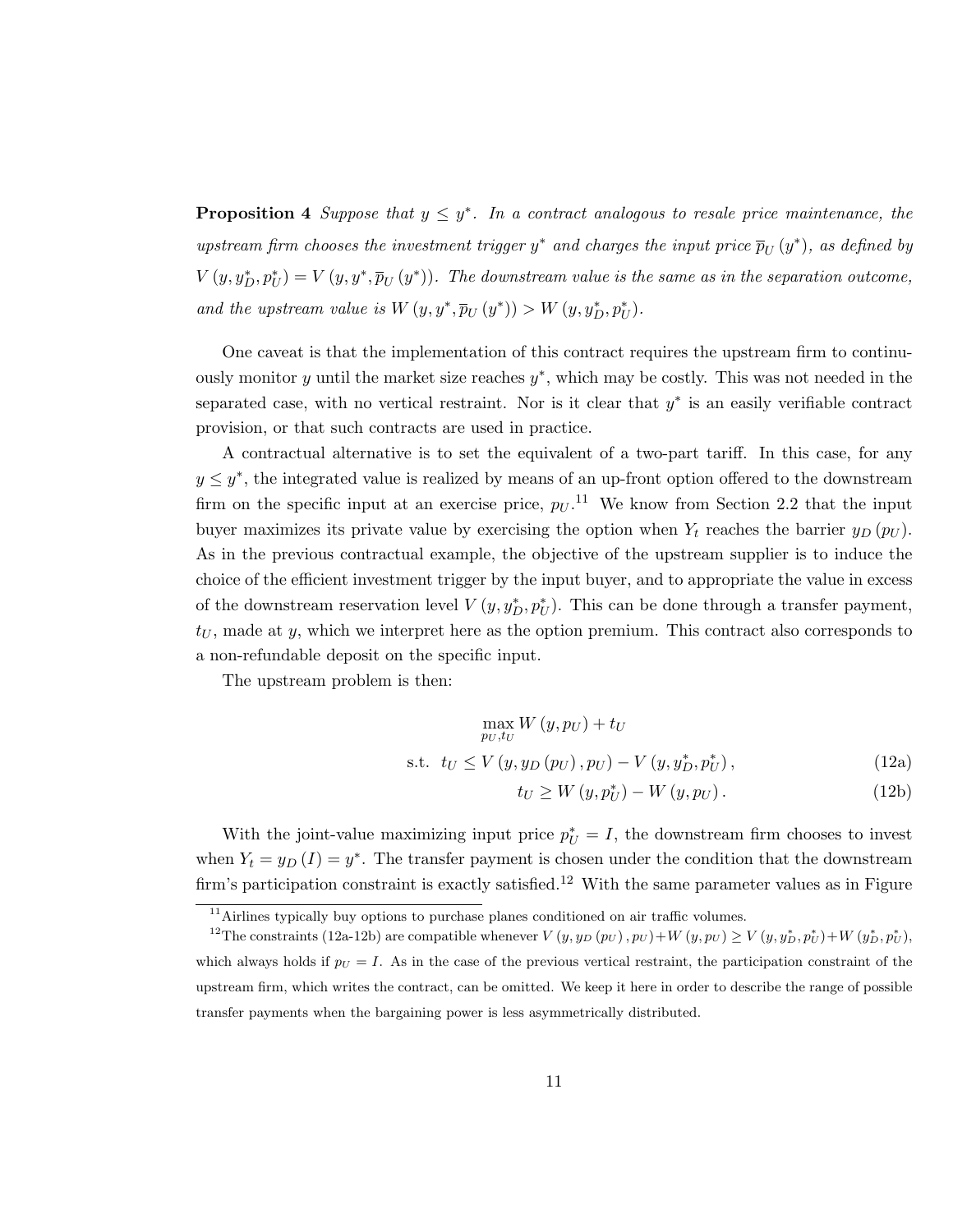

Figure 2: Upstream and downstream isovalues  $(\beta = 2, y = I = \frac{\pi_M}{r-\alpha} = 1)$ . Point A describes the separated equilibrium, the upstream firm charges  $p_U^* = 2$ , and the downstream firm enters at  $y_D^* = 4$ . Points B and C describe joint-value maximizing contracts, as chosen by the upstream firm under the constraint that the downstream firm earns no less than  $V^* = \frac{1}{8}$ . In both contracts the upstream firm chooses the investment level  $y^* = 2$ . In B, the input price is  $\frac{3}{2}$ , and in C it is I, so that the upstream supplier takes no margin. In the latter case the supplier can sell an up-front option with strike I and specify a transfer payment  $t_U^* = \frac{1}{8}$ , resulting in a downstream value  $V(1, y^*, I)$  equal to the reservation level  $V^* = \frac{1}{8}$ .

2, (12a) and (12b) reduce to  $\frac{1}{16} \le t_U \le \frac{1}{8}$  $\frac{1}{8}$ , hence the upstream firm chooses  $t^*_{U}(1) = \frac{1}{8}$ , as paid by the downstream firm when the market size is  $y = 1$ .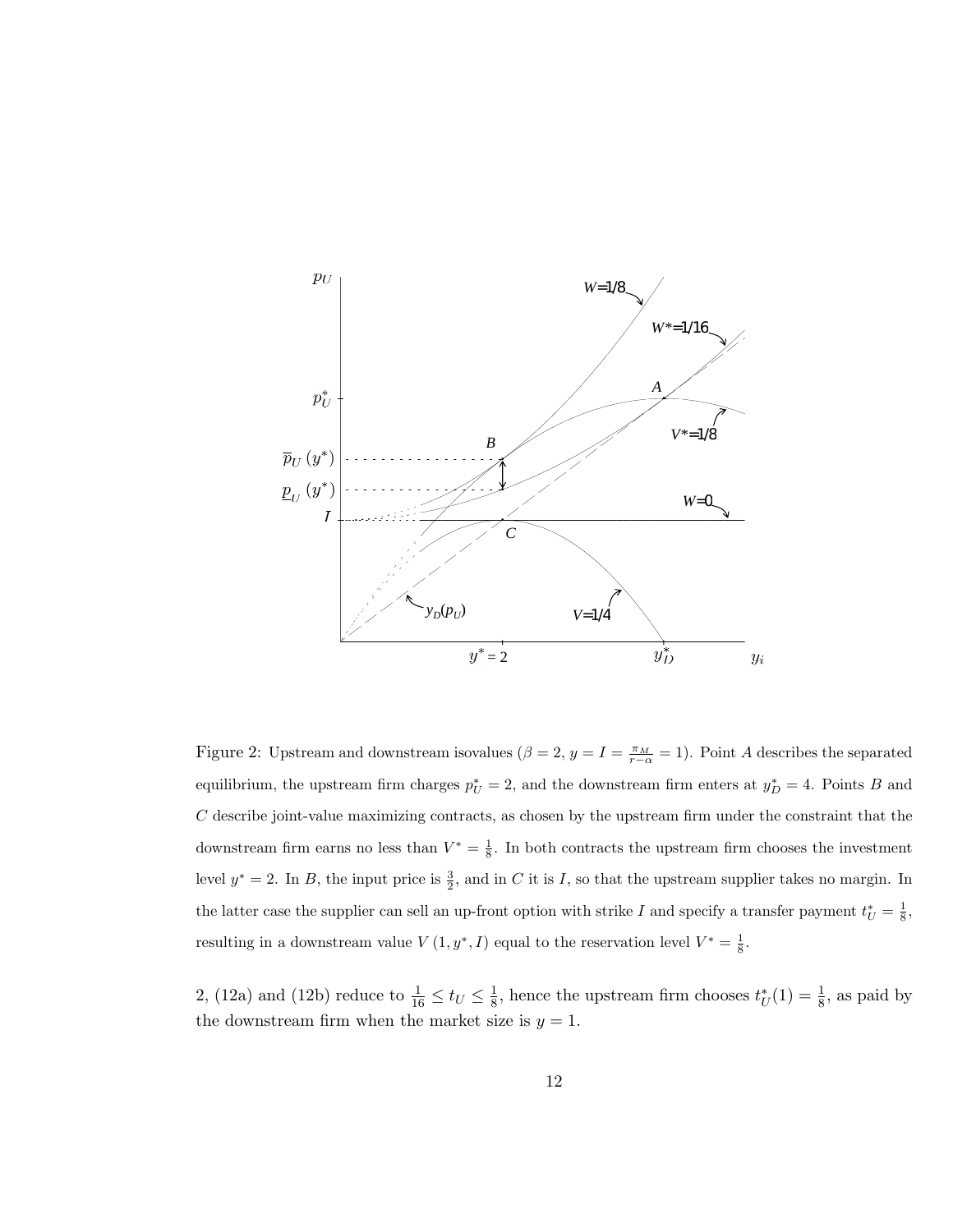**Proposition 5** Suppose that  $y \leq y^*$ . In a contract analogous to a two-part tariff, the upstream firm charges the price I, and chooses the transfer  $t_U^*(y) = V(y, y^*, I) - V(y, y_D^*, p_U^*)$ . The downstream value is the same as in the separation outcome, and the upstream value is  $W(y, I) + t^*_{U}(y) > W(y, p^*_{U}).$ 

This kind of contract imposes a smaller informational requirement on the upstream firm, although it does require it to have an estimate of the current market size  $y$  at the date at which the option is written.

If the contracting alternatives, as described in this section, are not available to the upstream firm, the presence of a downstream firm may act as a substitute. As it results in earlier investment, the race to preempt downstream counteracts the "double marginalization" distortion, at least for the first firm that invest. It leads downstream firms to delay investments when faced with a single price for the input. This point is taken up in the next section.

## 4 Downstream Duopoly

In this section the structural assumptions are those of Section 2, except that on the intermediate market the upstream firm faces two downstream buyers, that also compete on the final market. We build on the analysis of Fudenberg and Tirole [6] (preemption), Boyer, Lasserre, and Moreaux [1], Grenadier [7], and Mason and Weeds [13] (preemption under uncertainty).<sup>13</sup> Now  $Y_t$  describes an industrywide shock, so that the flow profits are  $Y_t \pi_M$  (monopoly) if a single firm has entered the final market, and  $Y_t\pi_D$  (duopoly profits) if both firms have invested, with  $\pi_D < \pi_M$ .

The upstream firm is constrained to a single instrument, that is the spot price of the specific input, but it may charge different prices at different dates (intertemporal price discrimination). It may thus condition the spot price on the information it receives regarding the demand of downstream firms (in particular, how many firms are present). In what follows  $p_{U_L}$  denotes the spot price charged to the first firm to invest (the "leader"), and  $p_{U_F}$  denotes the spot price for the second firm (the "follower"). We also assume that the upstream supplier cannot make commitments at one date regarding prices at some future date.

In the absence of strong positive technological externalities at the downstream stage (if total duopoly profits are lower than monopoly profits), the integrated optimum from the industry's

<sup>&</sup>lt;sup>13</sup>A comprehensive discussion of these contributions can be found in Chevalier-Roignant and Trigeorgis [3].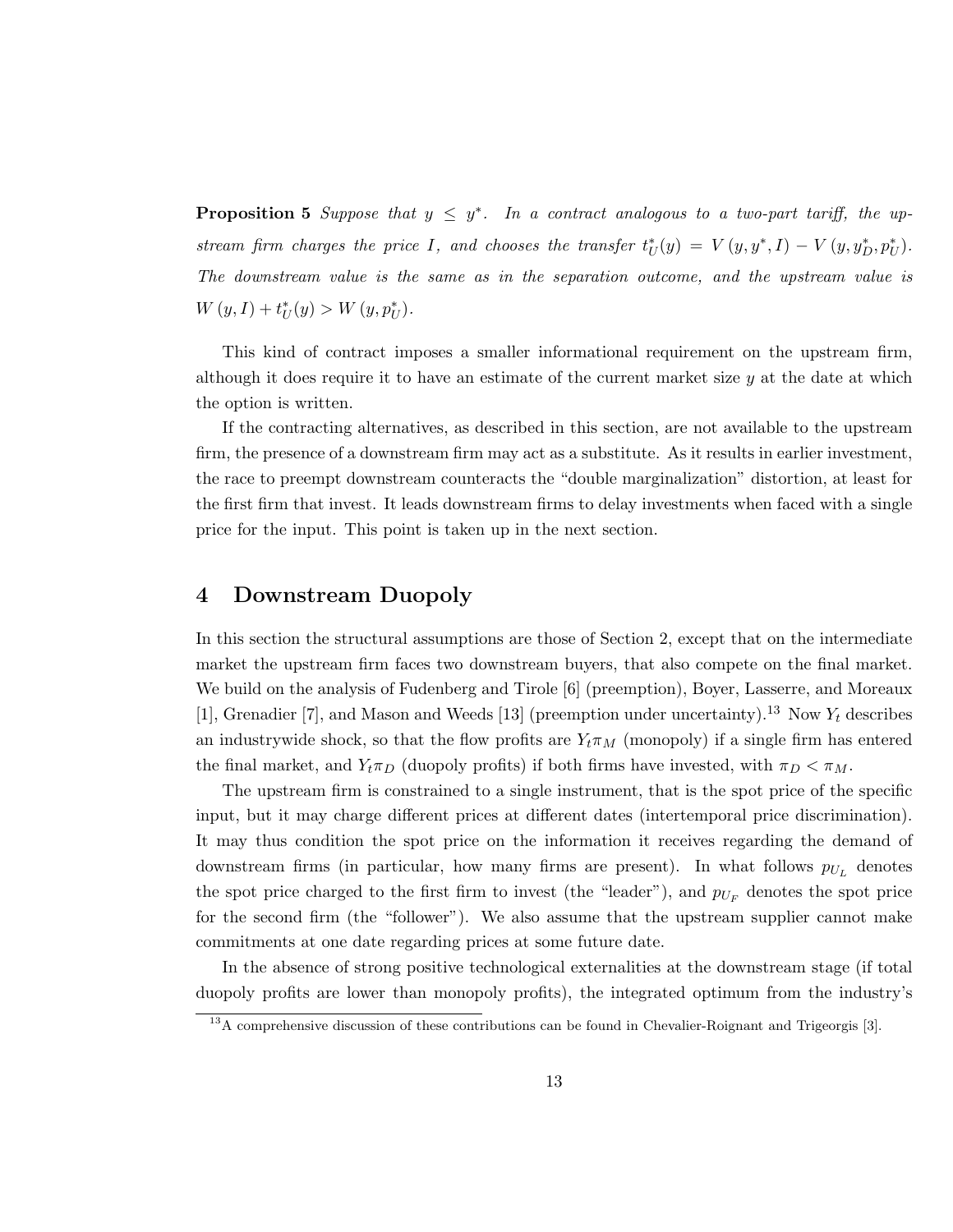viewpoint is for a single downstream firm to be active. However, in the separated case, and in the absence of sufficient other instruments, we have seen that the downstream firm invests too late. Therefore the upstream firm may find it profitable to allow a second firm into the market. Then the race to preempt downstream, as it typically results in earlier investment, can counteract the "double marginalization" distortion, and thereby functions as a substitute for the vertical restraints examined in Section 3.<sup>14</sup>

#### 4.1 Equilibrium

The underlying strategies of the downstream firms are the "simple" mixed strategies defined in Fudenberg and Tirole  $[6]$ ,<sup>15</sup> which consist of (augmented) distributions of investment thresholds, conditional on the number of downstream firms to have already invested. In order to determine the equilibrium, it suffices to determine two investment triggers,  $y_P$  and  $y_F$ , at which the leader and the follower invest, respectively. In equilibrium, the identity of the leader and follower are indeterminate, in that either firm effectively invests first, with equal probability. The latter trigger results from standard arguments: once the leader has invested, the subgame between the upstream firm and the follower is identical to that in Section 2.2.

In what follows, when the current market size is  $y$ , the value of a follower that invests at a threshold  $y_F$  and pays a price  $p_U$  is:

$$
F(y, y_F, p_{U_F}) = \left(\frac{y}{y_F}\right)^{\beta} \left(\frac{\pi_D}{r - \alpha} y_F - p_{U_F}\right). \tag{13}
$$

By the same arguments as in Section 2.2, the optimal second spot price for the upstream firm is  $p_{U_F}^* = \gamma I$ , and the optimal follower investment threshold is  $y_F^* = \gamma^2 \frac{r - \alpha}{\pi D}$  $\frac{\tau-\alpha}{\pi_D}I$ . Compared with the case where the specific input is produced internally (Boyer, Lasserre, and Moreaux [1], Mason and Weeds [13]), the follower invests at a level of y that is  $\gamma$  times higher, and has lower value by a factor of  $\gamma^{1-\beta}$ .

# **Remark 1**  $F\left(y, y_{F}^*, p_{U_F}^*\right)$  does not depend on  $(p_{U_L}, y_P)$ .

 $14$ If an exclusive dealing clause is allowed, an upstream firm that is able to implement resale price maintenance or price the downstream option contract can potentially use the threat of downstream duopoly, altering the terms discussed in Section 3: it offers the downstream firm exclusivity but benefits from a lower reservation value which corresponds to the ex-ante downstream value in a preemption equilibrium, as displayed in (23).

<sup>15</sup>See also Huisman, Kort, and Thijssen [10].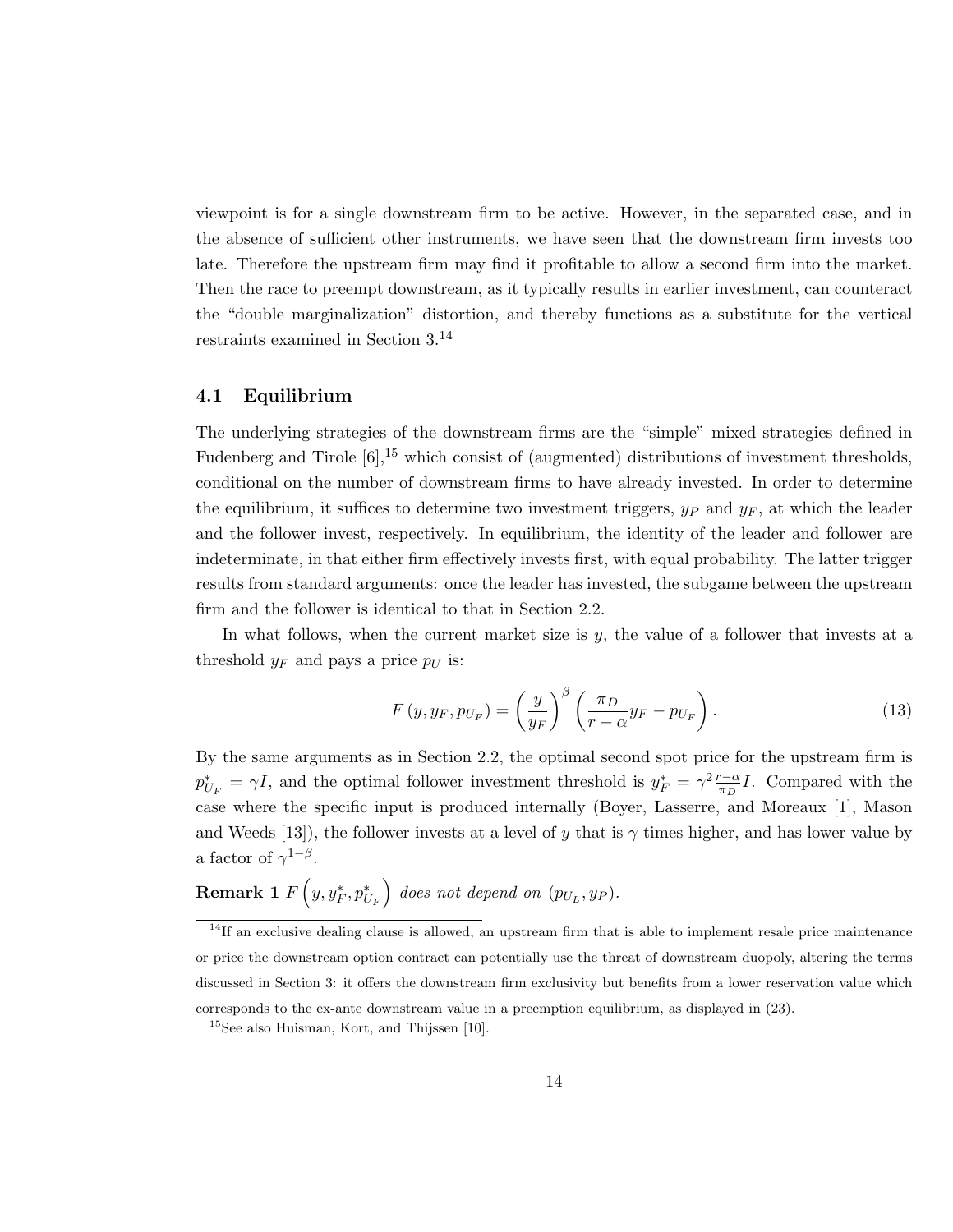Indeed, what the firm takes into account when it chooses an investment trigger, as a follower, is the profit flow it may expect in the future. This flow is not impacted by the investment cost of the leader, nor by its exact investment date.

To determine the preemption threshold  $y_P$ , given  $p_{U_L}$ , it is necessary to refer to the value of a firm that invests immediately at the current market size  $y$ , given that its rival invests optimally as a follower. Let  $L(y, p_{U_L})$  denote this value, which has a different form from the  $V(\cdot)$  expressions is the rest of the paper:

$$
L(y, p_{U_L}) = \frac{\pi_M}{r - \alpha} y - p_{U_L} - \left(\frac{y}{y_F^*}\right)^{\beta} \frac{\pi_M - \pi_D}{r - \alpha} y_F^*.
$$
 (14)

Although this function is commonly used in preemption models, it is also useful to consider a more general expression of (14), that is  $\tilde{L}(y, y_L, y_F^*, p_{U_L}) = \left(\frac{y_H}{y_H}\right)^2$  $\overline{y_L}$  $\int^{\beta}\left(\frac{\pi_{M}}{r-\alpha}y_{L}-p_{U_{L}}\right)-\left(\frac{y}{y_{R}}\right)$  $\overline{y_F}$  $\int_{0}^{\beta} \frac{\pi_M - \pi_D}{r - \alpha} y_F.$ The function  $\tilde{L}(y, y_L, y_F^*, p_{U_L})$  measures the value, at the current market size y, of a firm that is free to invest at  $y_L$  as a leader.<sup>16</sup> We have  $L(y, p_{U_L}) = \tilde{L}(y, y_L, y_F, p_{U_L})$  when the constraint  $y_L \equiv y$  is imposed, and  $y_F = y_F^*$ .

**Remark 2**  $\arg \max_{y_L} \tilde{L}(y, y_L, y_F^*, I) = \{y^*\}.$ 

In other words, when it incurs the "true" cost of investment  $p_{U_L} = I$ , a firm that is free to choose  $y_L$  invests at the same date as in the integrated case (with a single firm). This is another illustration of the "myopic" behavior as coined by Leahy [12].

The analysis of the investment game based on the functions (13) and (14) closely follows that of existing models. The threshold  $y_P$ , which is defined by  $L(y_P(p_{U_L}), p_{U_L}) = F(y_P(p_{U_L}), y_F^*, p_{U_F}^*)$ , is a function of  $p_{U_L}$ . We define  $y_P^* \equiv y_P(p_{U_L}^*)$ , where  $p_{U_L}^*$  denotes the upstream supplier's valuemaximizing price. We find:

**Proposition 6** In the separated case with two downstream firms, there is a unique equilibrium characterized by:

(i) downstream triggers : 
$$
y_P^* = \gamma \frac{r - \alpha}{\pi_M} I
$$
,  $y_F^* = \gamma^2 \frac{r - \alpha}{\pi_D} I$ , (15)

(*ii*) upstream prices : 
$$
p_{U_L}^* = \left(1 - \Gamma\left(\beta, \frac{\pi_M}{\pi_D}\right)\right) \gamma I, \quad p_{U_F}^* = \gamma I,
$$
 (16)

with 
$$
\Gamma\left(\beta, \frac{\pi_M}{\pi_D}\right) \equiv \left(\gamma \frac{\pi_M}{\pi_D}\right)^{1-\beta} - \left(\gamma \frac{\pi_M}{\pi_D}\right)^{-\beta} \in \left(0, \frac{1}{\beta}\right), \frac{\mathrm{d}\Gamma\left(\beta, \frac{\pi_M}{\pi_D}\right)}{\mathrm{d}\beta} < 0, \text{ and } \frac{\mathrm{d}\Gamma\left(\beta, \frac{\pi_M}{\pi_D}\right)}{\mathrm{d}\frac{\pi_M}{\pi_D}} < 0.
$$

 $16$ See Reinganum [15].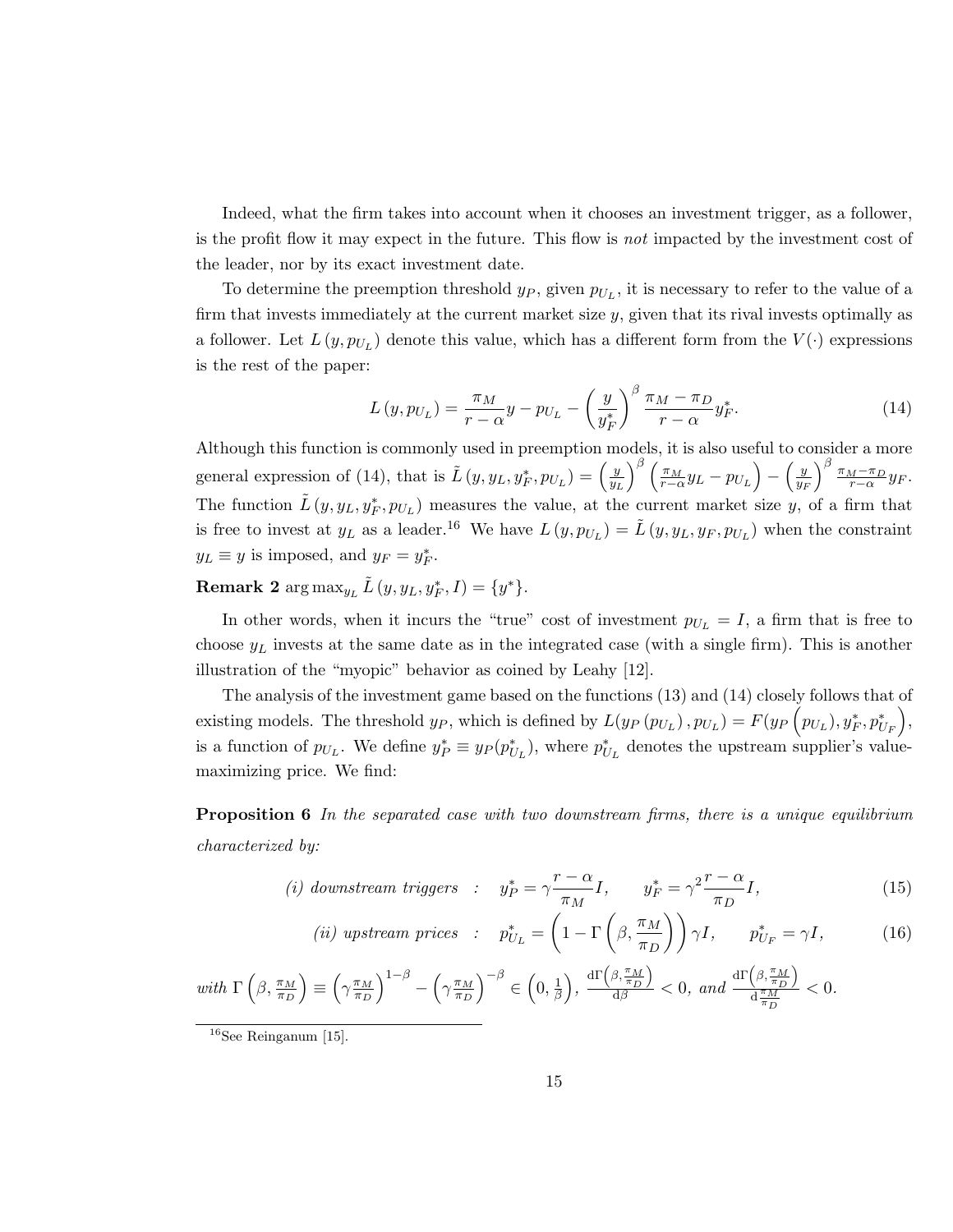The intuition for this result is that, in a preemption equilibrium, rent equalization implies that, for any investment cost chosen by the upstream, including  $p_{U_L} = I$ , the leader's value is pegged on the follower payoff, that is  $F(y, y_F^*, p_{U_F}^*)$ , which does not depend on  $p_{U_L}$  (Remark 1). By raising its price  $p_{U_L}$  above I, the upstream firm increases the cost of leading the sequence of investments, and thereby shifts out the preemption equilibrium trigger  $y_P(p_{U_L})$ . It also appropriates any additional monetary gain on top of the constant share  $\tilde{L}(y, y_P(p_{U_L}), y_F^*, p_{U_L}) = F(y, y_F^*, p_{U_F}^*)$ retained by the downstream leader. Therefore, the supplier's value-maximizing strategy is to set  $y_P$  equal to the investment trigger  $y^*$ , as this trigger maximizes the joint value of the two vertically related units. This is the same investment trigger as the one chosen by the leader when it incurs the "true" cost  $I$  (Remark 2).

## 4.2 Rankings and Comparative Statics

The comparison of investment thresholds and input prices, across the single-firm and two-firm scenarios, and the integrated case, follows directly from the expressions in (5) and (15). The comparative statics are also similar in nature to those of Section 2.

Proposition 7 In a preemption equilibrium, downstream triggers and upstream prices satisfy the following rankings:

$$
y_P^* = y^* < y_D^* < y_F^* \text{ and } I < p_{U_L}^* < p_{U_F}^* = p_U^* \tag{17}
$$

Moreover, a higher market growth rate, a lower interest rate, and lower volatility, result in higher  $\textrm{triggers~} \{y_P^*, y_F^*\} \hspace{.2cm} and \hspace{.2cm} higher \hspace{.2cm}downstream \hspace{.2cm} prices \hspace{.2cm} \Big\{p_{U_L}^*, p_{U_F}^*\Big\} \hspace{.2cm} with:$ 

$$
\varepsilon_{p_{U_F}^*/\beta} < \varepsilon_{p_{U_L}^*/\beta} < 0. \tag{18}
$$

In the downstream duopoly case, the upstream supplier induces an investment threshold for the first firm, via the price  $p_{U_L}$ , that is identical to the investment threshold in the integrated case  $(2.1)$ , that is  $y^*$ , analogously to a "no discrimination at the top" result. The threat of preemption among downstream firms thus has the effect of a vertical restraint, insofar as it induces investment at the correct trigger for the first firm. The race to be first exactly counterbalances the incentive that the leader would otherwise have to delay, if its investment date resulted from the optimization of an investment threshold. This substitute for vertical restraint does not represent an industry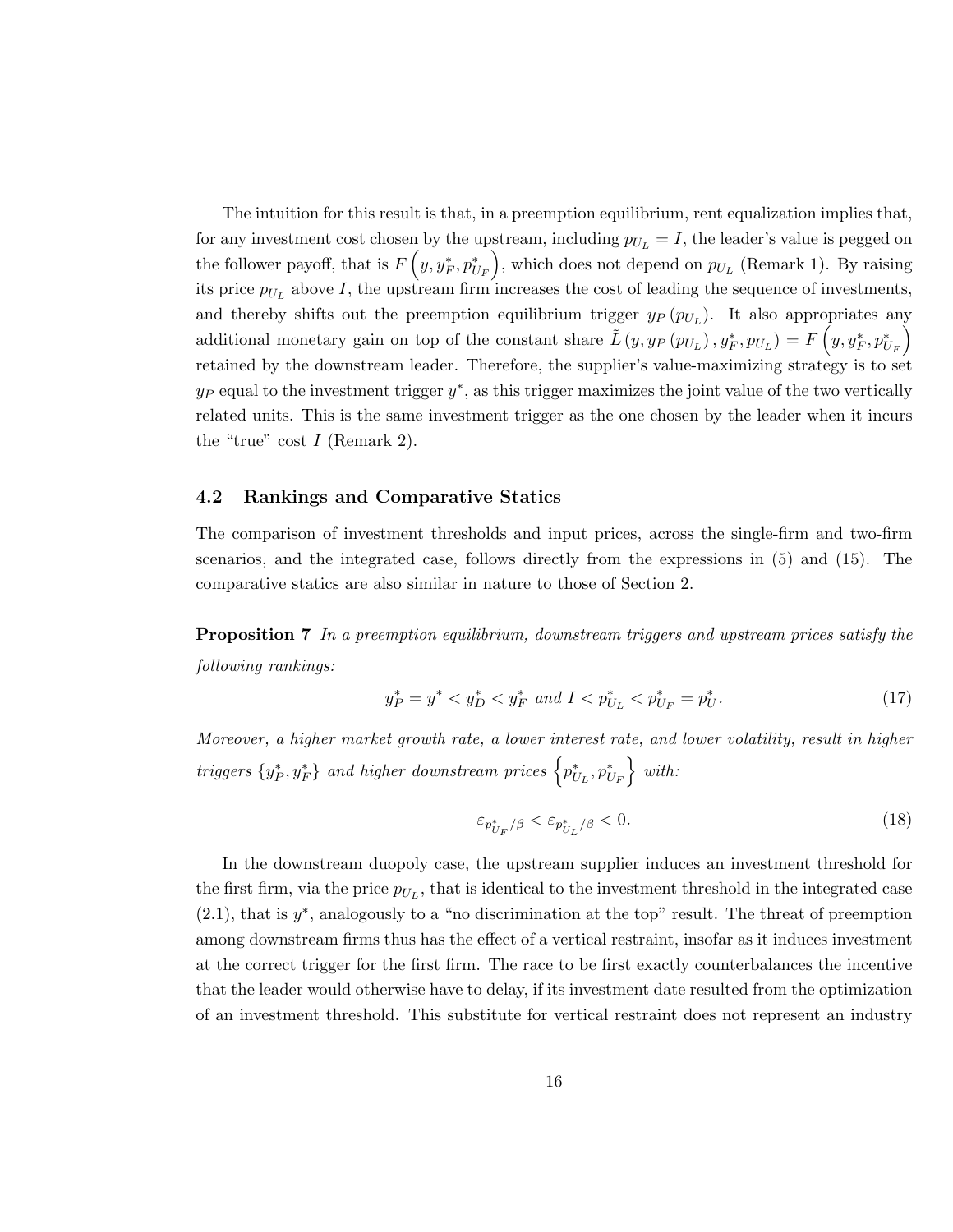first-best however if, as it may be assumed, the presence of a second firm reduces industry profit  $(\pi_D < \pi_M/2).$ 

To illustrate, in Figure 3 the two solid curves refer to the separated case. The quasi concave one represents  $\tilde{L}\left(y,y_L,y_F^*,p_{U_L}^*\right)$ , that is the value of the leader as a function of  $y_L$ , and measured at a given y (specifically,  $y = 1$ ) provided that the follower invests at the optimal threshold  $y_F^*$ , and for an upstream value-maximizing price  $p_{U_L}^*$  (with  $\beta = 2$ ,  $I = r - \alpha = \pi_M = 2\pi_D = 1$ ). The other solid curve is a graph of  $F(y, y_F, p_{U_F}^*)$ , which has the same expression as in (13). Note that, when  $y = y_F^*$ , the leader value is higher since  $p_{U_L}^* = \frac{13}{8} < 2 = p_{U_F}^*$ . The preemption threshold  $y_F^*$ is determined by the condition that firms are indifferent at that point between investing as a leader or waiting to invest as a follower. In this figure, the dashed curve represents the upstream firm's optimization problem. It describes the reference (or "true") leader value, based on the actual investment cost I (i.e.,  $p_{U_L} = I$ ) for all possible  $y_L \leq y_F^*$ , and for  $y_F = y_F^*$  (i.e.,  $p_{U_F} = p_{U_F}^* > I$ ). This is the graph of  $\tilde{L}(y, y_L, y_F^*, I)$ , which reaches a maximum when  $y_L = y^*$ .

We also represent the separated case with two integrated downstream firms (i.e.,  $p_{U_L} = p_{U_F}$ ) I). We know from existing models with similar specifications (e.g., Boyer, Lasserre, and Moreaux [1], Mason and Weeds [13]) that, in that case, in a preemption equilibrium the leader invests first at  $\tilde{y}_P$ , which is strictly less than  $y^* = \gamma \frac{r-\alpha}{\pi M}$  $\frac{r-\alpha}{\pi_M}I$ , as computed in Section 2.1. Then the follower invests at  $\tilde{y}_F = \gamma \frac{r - \alpha}{\pi R}$  $\frac{\tau-\alpha}{\pi_D}I$ . In Figure 3, the two dotted curves represent  $\tilde{L}(y, y_L, \tilde{y}_F, I)$  and  $F(y, y_F, I)$ . It is straightforward to check that  $\tilde{y}_P < y_P^* < \tilde{y}_F < y_F^{*}$ .<sup>17</sup>

A noteworthy feature of this specification compared with similar real option games is that the solution, in the preemption scenario, is analytic. The closed-form expression of  $y_P^*$  facilitates the comparative statics, which are consistent with the interpretation of the model given in Section 2.3. Recall from (7-8) that the parameter  $\beta$  is analogous to an elasticity of demand in the intermediate market, and lower elasticity (greater  $\beta$ ) results in greater vertical distortion, with higher prices and triggers. Although these features are robust to the introduction of a second downstream firm, an additional remark is warranted. In the downstream duopoly case, the supplier sells the specific input to the first entrant at a discount  $\frac{p_{U_L}^*}{p_{U_F}^*} = 1 - \Gamma\left(\beta, \frac{\pi_M}{\pi_D}\right)$  $($  < 1. As observed in Proposition 6, this discount increases with  $\beta$ . The net effect of a greater  $\beta$  on the first spot price, expressed here

<sup>&</sup>lt;sup>17</sup>The comparison of  $\tilde{y}_F$  with  $y_D^*$  is less straightforward in that it depends on the ratio  $\frac{\pi_D}{\pi_M}$ .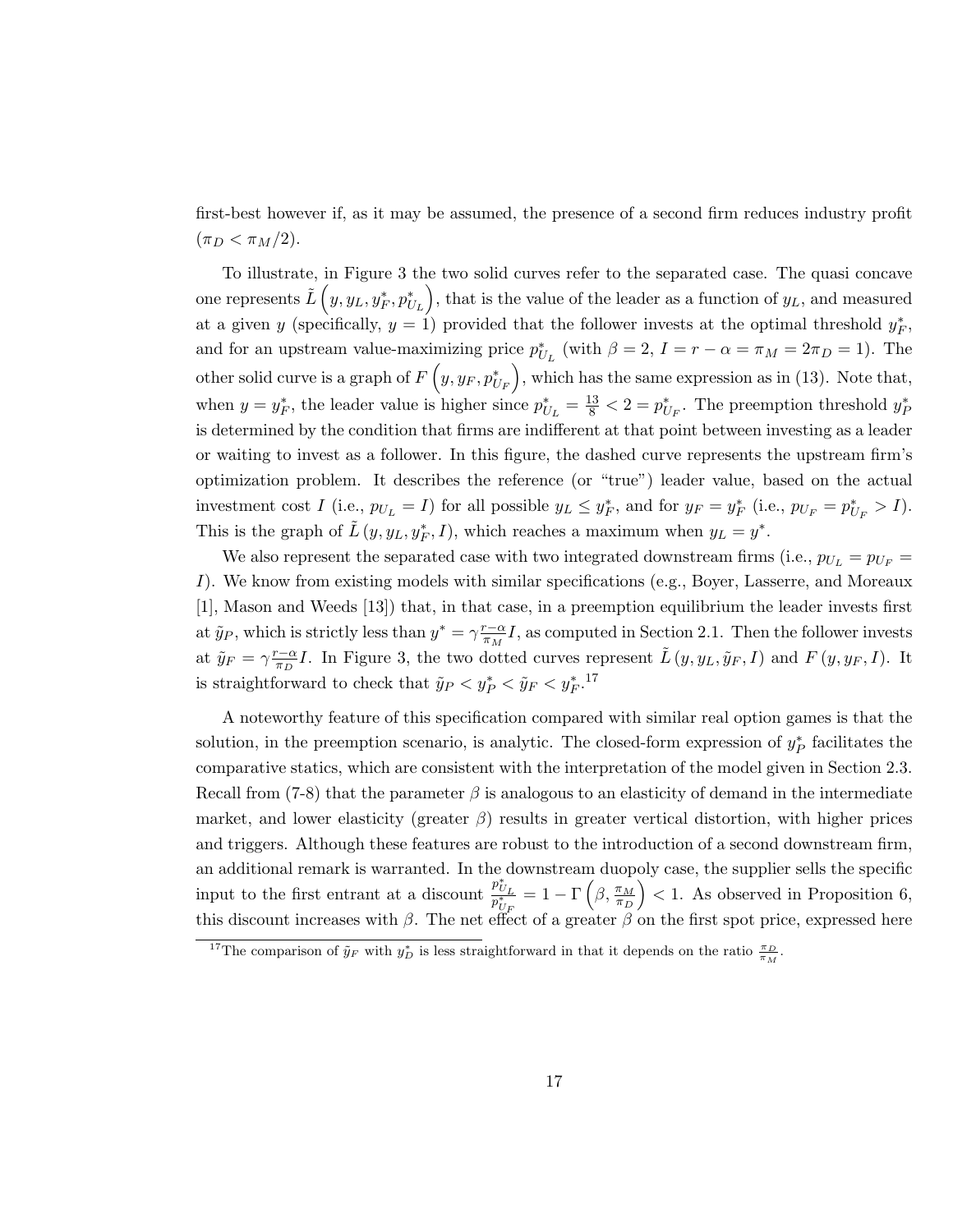in terms of elasticities, is therefore a priori ambiguous. By definition,

$$
\varepsilon_{p_{U_L^*}/\beta} = \underbrace{\varepsilon_{p_{U_F^*}/\beta}}_{<0} + \underbrace{\varepsilon_{\left(1-\Gamma\left(\beta, \frac{\pi_M}{\pi_D}\right)\right)/\beta}}_{>0},\tag{19}
$$

that is to say a greater  $\beta$  increases the follower price on the one hand, but also induces the upstream firm to emphasize price discrimination by increasing the spread in prices on the other. The net effect can be shown to be negative, but the comparative static in the preemption game is thus not a direct corollary of the bilateral monopoly case. Therefore, according to Proposition 7, changes in market conditions (as captured by the parameter  $\beta$ ) have a greater impact on the follower input price than the leader input price.

Consider now the upstream value in the preemption equilibrium of Proposition 6, that is

$$
\tilde{W}\left(y, p_{U_L}^*, p_{U_F}^*\right) = \left(\frac{y}{y_P\left(p_{U_L}^*\right)}\right)^{\beta} \left(p_{U_L}^* - I\right) + \left(\frac{y}{y_F^*}\right)^{\beta} \left(p_{U_F}^* - I\right). \tag{20}
$$

This value can be visualized in Figure 3 by reinterpreting each term on the right hand side of the equality sign in (20) as follows. On the one hand, the supplier chooses  $p_{U_L}$ , shifting the leader value function, to maximize the difference between the reservation value that must be given to the leader and the reference leader value at the preemption trigger  $y_P (p_{U_L})$ . By charging exactly  $p_{U_L}^* > I$ , so that the leader invests at  $y^* = y_P^* = y_P(p_{U_L}^*)$ , the supplier appropriates the value differential

$$
\tilde{L}(y, y^*, y_F^*, I) - \tilde{L}(y, y^*, y_F^*, p_{U_L}^*) = \left(\frac{y}{y_P(p_{U_L}^*)}\right)^{\beta} (p_{U_L}^* - I). \tag{21}
$$

In addition, the upstream supplier earns the difference between the value that the follower would earn as an integrated firm, and the value it earns as a separate entity, as both measured at  $y = y_F^*$ , that is when the separated follower invests in the preemption equilibrium. Formally, by charging  $p_{U_F}^* > I$ , the supplier appropriates

$$
F(y, y_F^*, I) - F(y, y_F^*, p_{U_F}^*) = \left(\frac{y}{y_F^*}\right)^{\beta} (p_{U_F}^* - I).
$$
 (22)

The magnitudes (21) and (22) are represented by the vertical arrows in Figure 3.

With respect to firm values, intuition suggests that, in a preemption equilibrium, a downstream firm is worse off, and the upstream firm is better off, than under bilateral monopoly since there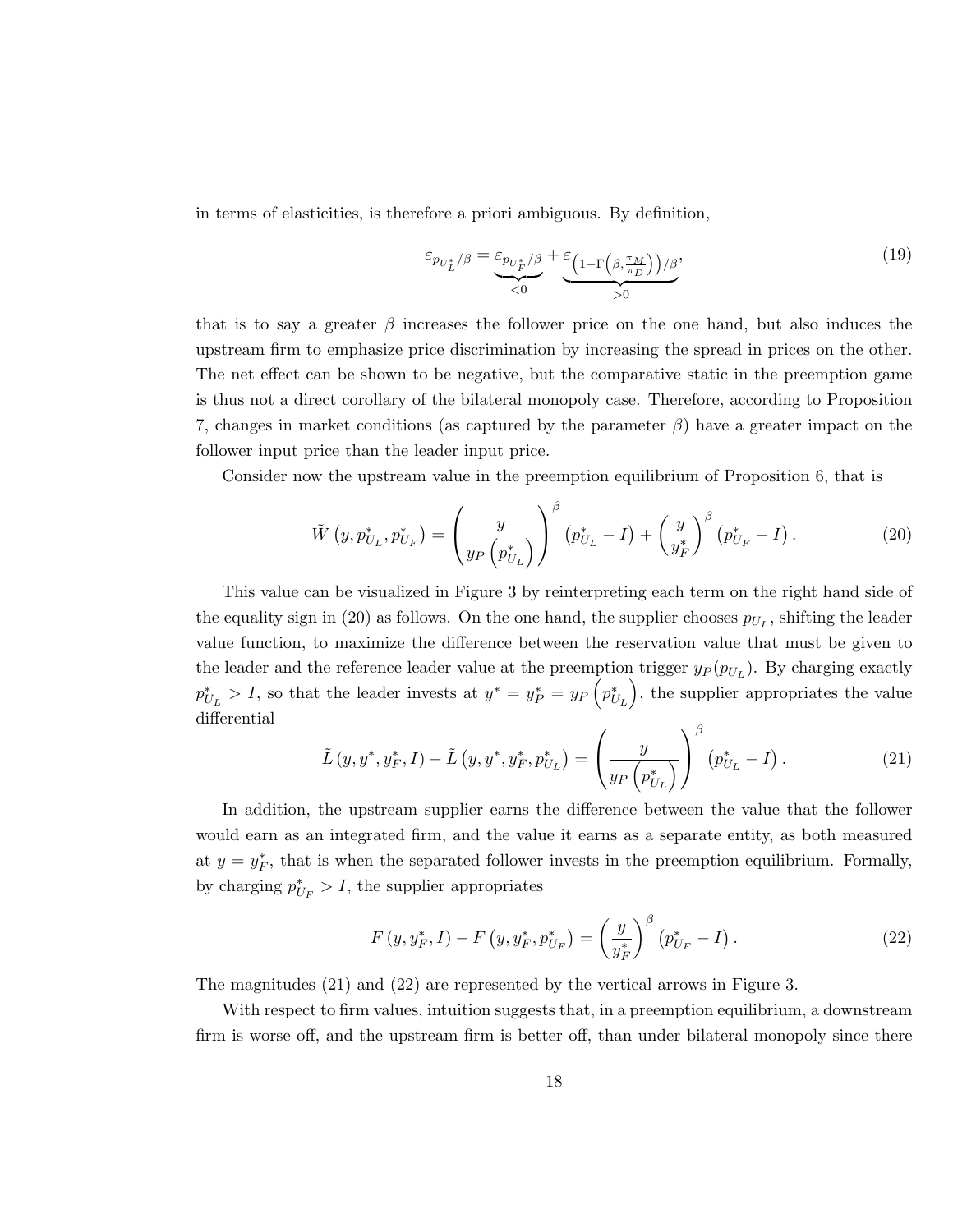

Figure 3: Leader and follower values at current market size  $y = 1$  as a function of investment trigger  $y_i$ (with  $\beta = 2$ ,  $I = r - \alpha = \pi_M = 2\pi_D = 1$ ). The preemption trigger  $y_P^* = y^*$  in the separated case maximizes the integrated leader value (that is, the leader value if  $p_{U_L} = I$ ), and is greater than the trigger under preemption when downstream firms face the true investment cost. By charging  $p_{U_L}^* > I$ , the upstream firm appropriates the value differential  $\tilde{L}\left(y,y^*,y_{F}^*,I\right)-\tilde{L}\left(y,y^*,y_{F}^*,p_{U_L}^*\right)$ . By charging  $p_{U_F}^*>I$ , it also earns the difference  $F(y, y_F^*, I) - F(y, y_F^*, p_{U_F}^*)$ .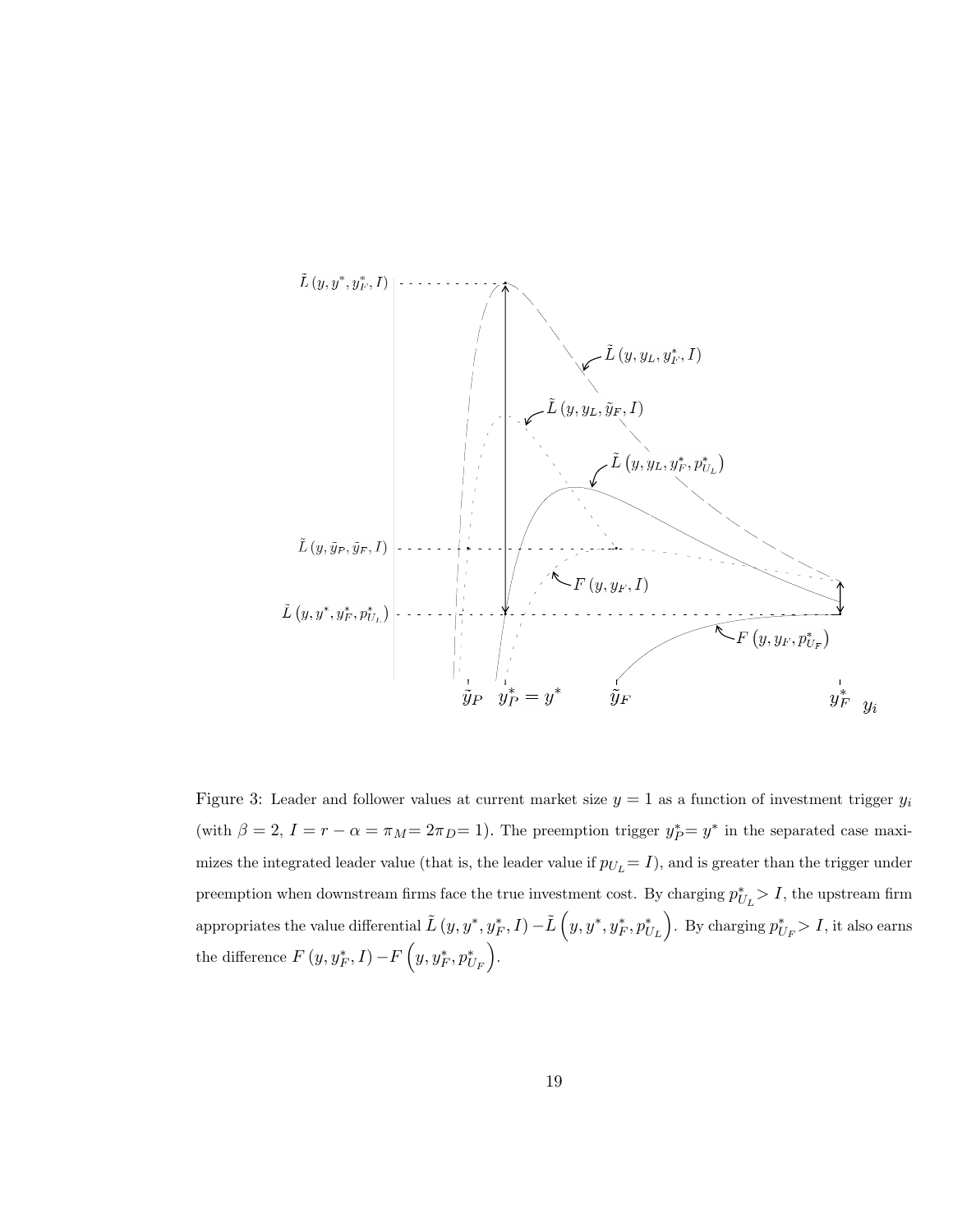is competition downstream. The first of these comparisons is not immediate to verify, since the first downstream firm invests at a lower threshold  $y_P^* \leq y_D^*$ , but also faces a lower input price  $p_{U_L}^* < p_U^*$ . The closed-form expression of  $y_P^*$  is useful to resolve this ambiguity, as it allows us to exactly evaluate the downstream firm value, which we denote by  $\tilde{V}\left(y, p_{U_L}^*, p_{U_F}^*\right)$ , for all market sizes  $y < y_P^*$ . This value is given by:

$$
\tilde{V}\left(y, p_{U_L}^*, p_{U_F}^*\right) = \frac{1}{2} \left(\frac{y}{y_P^*}\right)^{\beta} \left(\frac{\pi_M}{r - \alpha} y_P^* - p_{U_L}^*\right) + \left(\frac{y}{y_F^*}\right)^{\beta} \left(\frac{\pi_D - \frac{1}{2}\pi_M}{r - \alpha} y_F^* - \frac{1}{2} p_{U_L}^*\right). \tag{23}
$$

The expression (23) reflects the fact that, ex-ante, a firm is equally likely to be a leader or a follower under preemption. The comparison of the equilibrium value of the upstream firm  $\tilde{W}\left(y,p_{U_L}^*,p_{U_F}^*\right)$  when there are two downstream buyers, with  $W\left(y,p_U^*\right)$ , is not straightforward either. Although the upstream firm sells its input twice, the first sale is discounted and the second occurs at a further removed date. Industry value increases under duopoly only conditionally, since although the investment threshold of the first firm is more efficient, industry flow profits decrease with the investment of the second firm. Finally, the comparative statics of  $\tilde{V}\left(y, p_{U_L}^*, p_{U_F}^*\right)$  and  $\tilde{W}\left(y, p_{U_L}^*, p_{U_F}^*\right)$ , which involve additional effects from those of  $V\left(y, y_D^*, p_U^*\right)$  and  $W\left(y, p_U^*\right)$ , do not appear to have straightforward characterizations and are not explored further.<sup>18</sup> These results are summarized in the following proposition.

**Proposition 8** For all  $y \leq y_P^*$ , for all  $\beta$  and all  $\pi_D < \pi_M$ , downstream value is lower and upstream value is higher in a preemption equilibrium than under bilateral monopoly:

$$
\tilde{V}\left(y, p_{U_L}^*, p_{U_F}^*\right) < V\left(y, y_D^*, p_U^*\right) \text{ and } W\left(y, p_U^*\right) < \tilde{W}\left(y, p_{U_L}^*, p_{U_F}^*\right). \tag{24}
$$

Moreover, for large enough  $\left\{\beta, \frac{\pi_M}{\pi_D}\right\}$  $\},\$  total industry value is greater in a preemption equilibrium than under bilateral monopoly.

## 5 Discussion

In this paper, we have studied investment timing when firms depend on an outside supplier to provide a discrete input (e.g., a key equipment), developing a dynamic version of a heretofore

<sup>&</sup>lt;sup>18</sup>See Section 6.8 in the Appendix:  $\beta$  may have either a monotone, or an ambiguous effect on total industry value, for instance.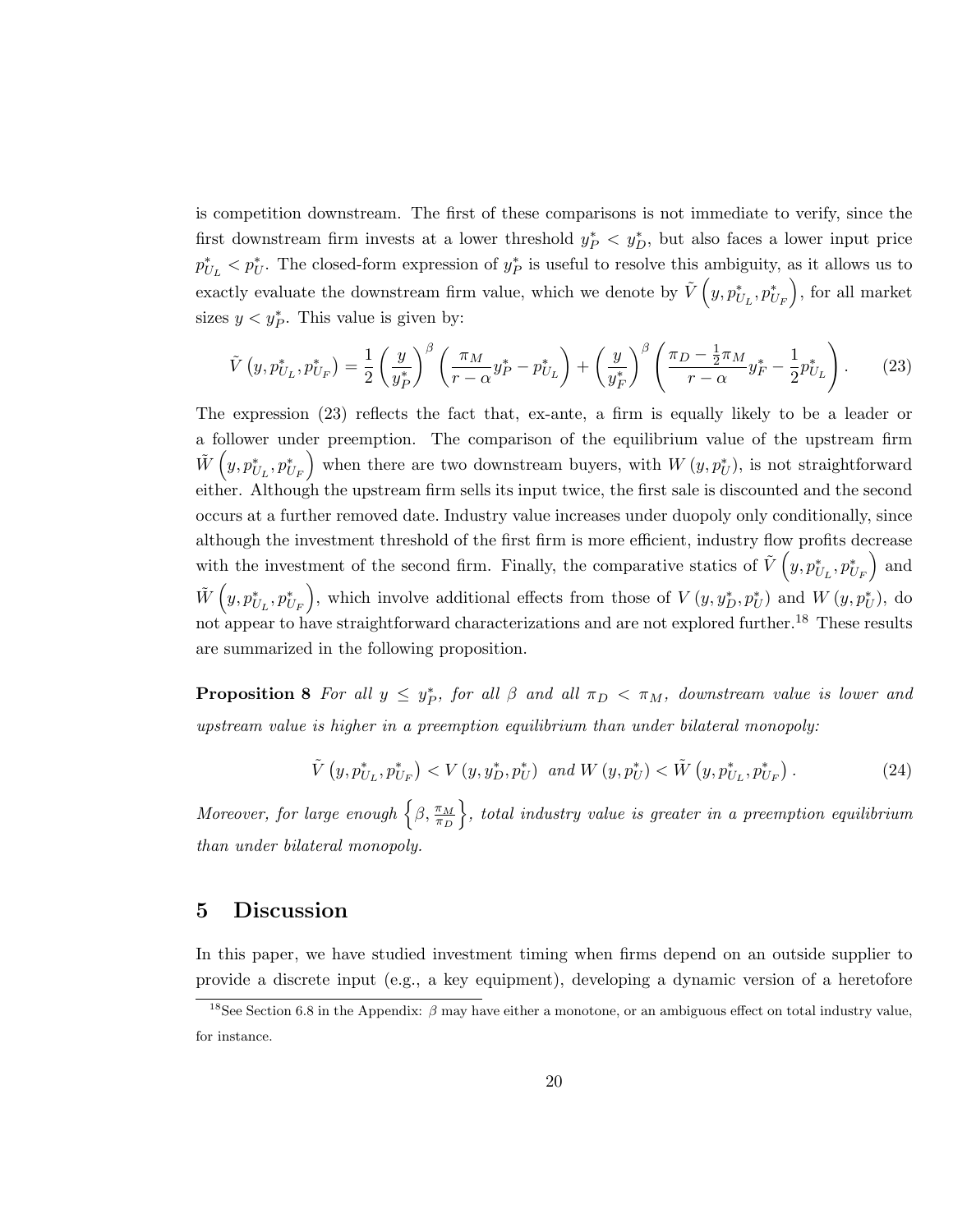static model. The upstream firm's mark-up depends on the stochastic process followed by downstream flow profits. A vertical externality arises because the upstream firm's pricing induces the downstream firm to delay the exercise of its investment option. This distortion, akin to a Lerner index, increases with both market growth and volatility. Downstream firm values are more sensitive to these parameters than upstream values, and in contrast with the standard real option framework, greater volatility decreases firm value near the exercise threshold. If the input supplier has sufficient information regarding downstream demand, it can induce optimal investment timing by means of standard vertical restraints. Otherwise, the upstream supplier benefits from the presence of a second downstream firm, which results in a preemption race and acts as a perfect substitute for vertical restraints. The input is then sold to the downstream leader at a discount which increases with volatility, the leader's price is less sensitive to market growth and volatility than the follower's, and the leader invests at the optimal threshold, resulting in greater industry profits when growth and volatility are sufficiently low.

In the first place, a strong qualitative prediction of the model is that, under duopoly, the first input is sold at a discount. In practice, we would expect that learning effects which decrease the upstream firm's production cost for the second input supplied, should reduce the apparent discount that is offered to the leader.

Second, with uncertainty, it is conceivable that the upstream and downstream firms have different costs of capital, and therefore different discounting terms  $\beta_U$  and  $\beta_D$ . In that case, the optimal preemption threshold induced by the upstream firm no longer has a closed form expression. The first-order condition has an additional term whose sign is given by  $(\beta_U - \beta_D)$ . If the upstream firm better diversifies its risk and thus has a lower cost of capital, a lower preemption threshold results.

Third, the assumption of a geometric Brownian motion for the stochastic market process can be relaxed. For example, Poisson jumps may be included to allow for greater risk. Many of the results here are unchanged, with the exception of those comparative static results that rely on the analytic expression of  $\beta$ .

Fourth, one may allow for upstream competition. If suppliers compete in prices and there is a single upstream firm, then the integrated optimum is restored. On the other hand, in an industry with two upstream and two downstream firms, upstream competition presumably results in a standard preemption race downstream, and the leader enters too early.

Finally, the analysis of this paper has adhered to the classical assumption that the contract terms are decided by the upstream firm. However, one could envisage that it is the downstream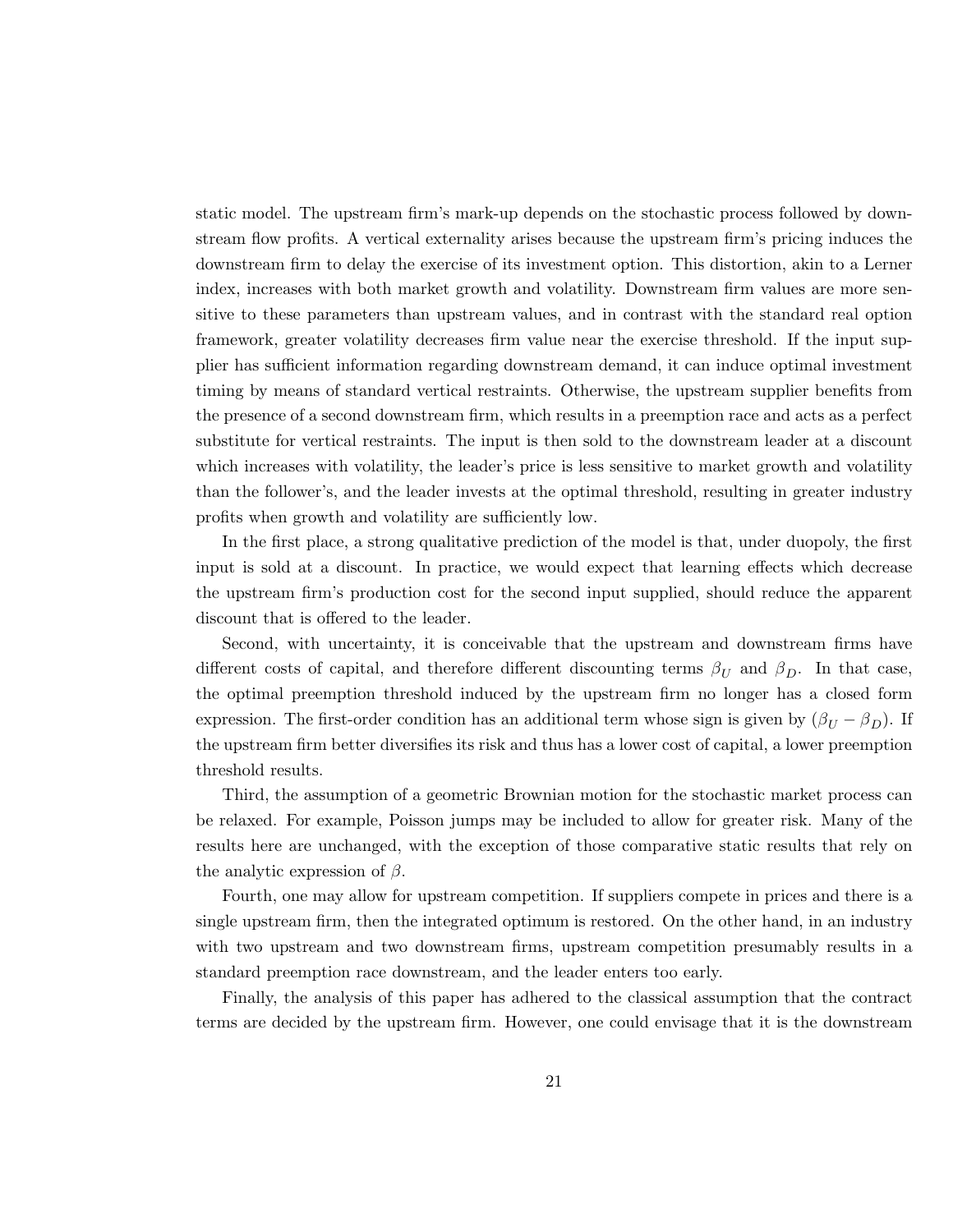firms that have market power in the input market, and therefore write the contract, or alternatively that downstream firms may use some other device, such as the threat of reversion to a tacit collusion equilibrium if such exists.

## References

- [1] Boyer, M., Lasserre, P., and Moreaux, M., 2010, "The Dynamics of Industry Investments", working paper.
- [2] Boyer, M., Gravel, E., and P. Lasserre, 2009, "Real Options and Strategic Competition: A Survey," working paper.
- [3] Chevalier-Roignant, B., and Trigeorgis, L., 2010, Competitive Strategy: Options and Games, forthcoming.
- [4] Dixit, A., and Pindyck, R., 1994, Investment under Uncertainty, Princeton University Press.
- [5] Dixit, A., Pindyck, R., and Sødal, S., 1999, "A Markup Interpretation of Optimal Investment Rules", Economic Journal 109, pp. 179-189.
- [6] Fudenberg, D., and Tirole, J., 1985, "Preemption and Rent Equalization in the Adoption of New Technology", Review of Economic Studies 52, pp. 383-401.
- [7] Grenadier, S., 1996, "The Strategic Exercise of Options: Development Cascades and Overbuilding in Real Estate Markets", Journal of Finance 51, pp. 1653-1679.
- [8] Grenadier, S., and Wang, N., 2005, "Investment Timing, Agency, and Information", Journal of Financial Economics 75, pp. 493-533.
- [9] Huisman, K., Kort, P., Pawlina, G., and Thijssen, J., 2005, "Strategic Investment under Uncertainty: A Survey of Game Theoretic Real Option Models," Journal of Financial Transformation, 13, pp. 111-118.
- [10] Huisman, K., Kort, P., and Thijssen, J., 2002, "Symmetric Equilibrium Strategies in Game Theoretic Real Option Models", Center Discussion paper.
- [11] Lambrecht, B., Pawlina, G., and Teixeira, J., 2010, "The Dynamics of Outsourcing and Integration", working paper.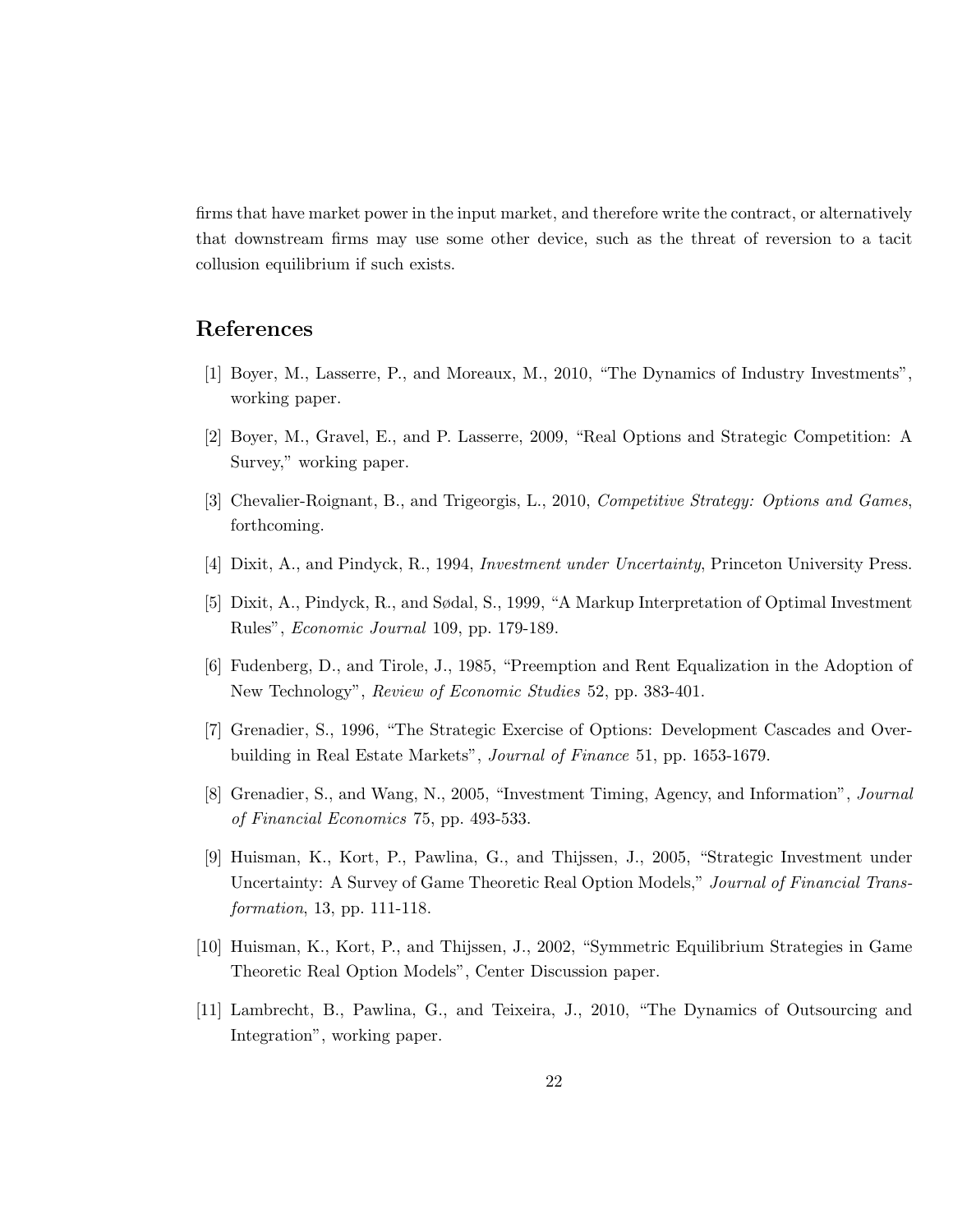- [12] Leahy, J.V., 1993, "Investment in Competitive Equilibrium: The Optimality of Myopic Behavoir," Quarterly Journal of Economics, 108, pp. 1105-1133.
- [13] Mason, R., and Weeds, H., 2010, "Investment, Uncertainty, and Pre-emption", International Journal of Industrial Organization 28, pp. 278-287.
- [14] Patel, K. and Zavodov, K., 2010, "Functional Dependencies in Vertical Industrial Structures and Readiness of Complementarity in Innovation", working paper.
- [15] Reinganum, J., 1981, "On the Diffusion of a New Technology: A Game-Theoretic Approach", Review of Economic Studies 12, pp. 395-406.
- [16] Smets, F., 1991, "Exporting versus FDI: The Effect of Uncertainty, Irreversibilities and Strategic Interactions," working paper, Yale University.
- [17] Smit, H., and Trigeorgis, L., 2004, Strategic Investment: Real Options and Games, Princeton University Press.
- [18] Tirole, J., 1988, The Theory of Industrial Organization, MIT Press.

## 6 Appendix

## 6.1 Sensitivity of  $\beta$  to  $\alpha$  and  $\sigma$

The derivatives of  $\beta$  with respect to the growth and volatility parameters  $\alpha$  and  $\sigma$  arise throughout the paper, and have the following expressions:

$$
\frac{\mathrm{d}\beta}{\mathrm{d}\alpha} = \frac{-\beta}{\left(\beta - \left(\frac{1}{2} - \frac{\alpha}{\sigma^2}\right)\right)\sigma^2} < 0,\tag{25}
$$

$$
\frac{\mathrm{d}\beta}{\mathrm{d}\sigma} = \frac{-2\left(r - \alpha\beta\right)}{\left(\beta - \left(\frac{1}{2} - \frac{\alpha}{\sigma^2}\right)\right)\sigma^3} \le 0. \tag{26}
$$

With respect to the signs of these expressions, note that by assumption  $\frac{1}{2} - \frac{\alpha}{\sigma^2} < 0$ , and  $r \ge \alpha\beta$ , with equality only if  $\sigma = 0$ .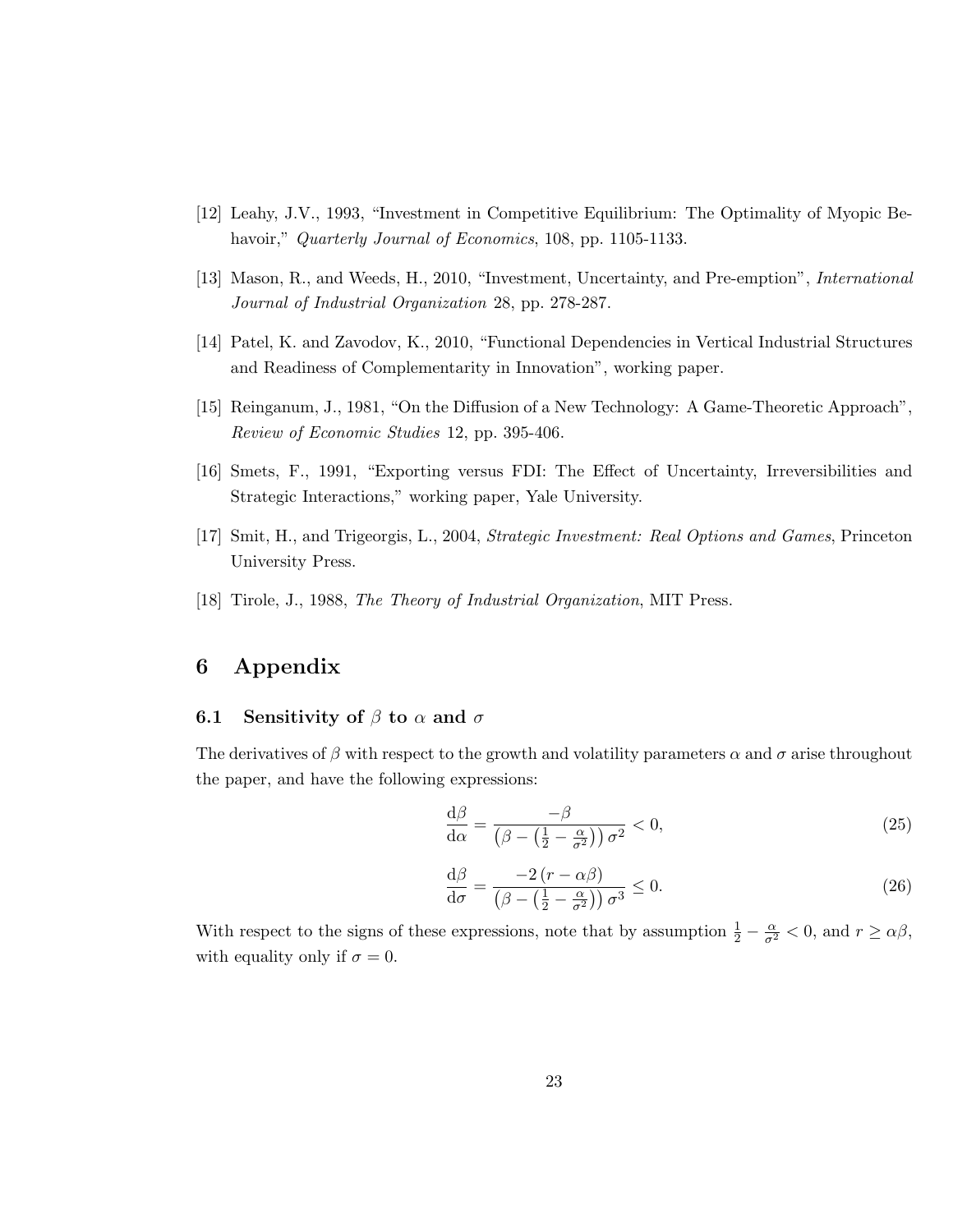## 6.2 Sensitivity of  $y_D^*$  and  $p_U^*$  to  $\alpha$  and  $\sigma$

$$
\frac{dy_D^*}{d\alpha} = \frac{\partial y_D^*}{\partial \beta} \frac{d\beta}{d\alpha} + \frac{\partial y_D^*}{\partial \alpha} = \gamma^2 \frac{(\sigma^2 + 2\alpha) I}{(\sigma^2 (2\beta - 1) + 2\alpha)} > 0
$$
  
\n
$$
\frac{dy_D^*}{d\sigma} = \frac{\partial y_D^*}{\partial \beta} \frac{d\beta}{d\sigma} = -2y^* \left(\frac{\gamma}{\beta}\right)^2 \frac{d\beta}{d\sigma} > 0
$$
  
\n
$$
\frac{dp_U^*}{d\alpha} = \frac{\partial p_U^*}{\partial \beta} \frac{d\beta}{d\alpha} = -I \left(\frac{\gamma}{\beta}\right)^2 \frac{d\beta}{d\alpha} > 0
$$
  
\n
$$
\frac{dp_U^*}{d\sigma} = \frac{\partial p_U^*}{\partial \beta} \frac{d\beta}{d\alpha} = -I \left(\frac{\gamma}{\beta}\right)^2 \frac{d\beta}{d\sigma} > 0
$$

## 6.3 Behavior of  $\Delta(\beta)$

The expression  $\Delta(\beta) = \left(\frac{\beta}{\beta - \beta}\right)$  $\left(\frac{\beta}{\beta-1}\right)^{-\beta}\left(1+\frac{\beta}{\beta-1}\right)$  arises several times throughout the paper. To establish that  $\Delta(1) = 1$ , rewrite it as  $\Delta(\beta) = \left(\frac{\beta}{\beta - 1}\right)$  $\left(\frac{\beta}{\beta-1}\right)^{-\beta}+\left(\frac{\beta}{\beta-1}\right)$  $\left(\frac{\beta}{\beta-1}\right)^{1-\beta}$ . Since  $\lim_{\beta\to 1} (\beta-1)^{\beta-1} = 1$ ,  $\Delta(1) = 1$ . To establish that  $\lim_{\beta \to \infty} \Delta(\beta) = \frac{2}{e}$ , note that for the denominator,  $\left(\frac{\beta}{\beta - 1}\right)$  $\left(\frac{\beta}{\beta-1}\right)^{\beta} =$  $\left(1+\frac{1}{\beta-1}\right)^{\beta}$ , and  $\lim_{\beta\to\infty}\left(1+\frac{1}{\beta-1}\right)^{\beta} = \lim_{z\to\infty}\left(1+\frac{1}{z}\right)^{z}\left(1+\frac{1}{z}\right) = e$ . Finally,  $\Delta'(\beta) = \frac{(\beta-1)^{\beta-1}}{\beta^{\beta}} \left(2 - (2\beta - 1) \ln \frac{\beta}{\beta-1}\right)$ . Define  $f_1(\beta) \equiv \frac{2}{2\beta-1} - \ln \frac{\beta}{\beta-1}$ . Then,

 $\lim_{\beta \to \infty} f_1(\beta) = 0$ , and  $f'_1(\beta) = -\frac{4}{(2\beta-1)^2} + \frac{1}{\beta(\beta-1)} > 0$ , so  $f_1(\beta) < 0$ , hence  $\Delta'(\beta) < 0$ .

## 6.4 Proof of Proposition 3

The effect of a change in  $\sigma$  on  $V^*$  and  $W^*$  follows directly from the expressions displayed in the main body of the paper, so that we need focusing on  $\alpha$  only. We first sign  $\frac{dV^*}{d\alpha}$  $rac{1V^*}{d\alpha}$ . After simplification, computations yield, for all  $y \leq y_D^*$ :

$$
\frac{\mathrm{d}V\left(y, y_D^*\left(p_U^*\right), p_U^*\right)}{\mathrm{d}\alpha} = \left(\frac{\beta}{r-\alpha} + \left(\frac{1}{\beta} + \ln\frac{y}{y_D^*}\right)\frac{\mathrm{d}\beta}{\mathrm{d}\alpha}\right)V\left(y, y_D^*, p_U^*\right). \tag{27}
$$

Since  $\left(\ln \frac{y}{y_D^*}\right)$  $\left(\frac{\mathrm{d}\beta}{\mathrm{d}\alpha}\right)\geq 0,$ 

$$
\frac{\mathrm{d}V\left(y,y_D^*\left(p_U^*\right),p_U^*\right)}{\mathrm{d}\alpha} \ge \left(\frac{\beta}{r-\alpha} + \frac{1}{\beta}\frac{\mathrm{d}\beta}{\mathrm{d}\alpha}\right)V\left(y,y_D^*,p_U^*\right). \tag{28}
$$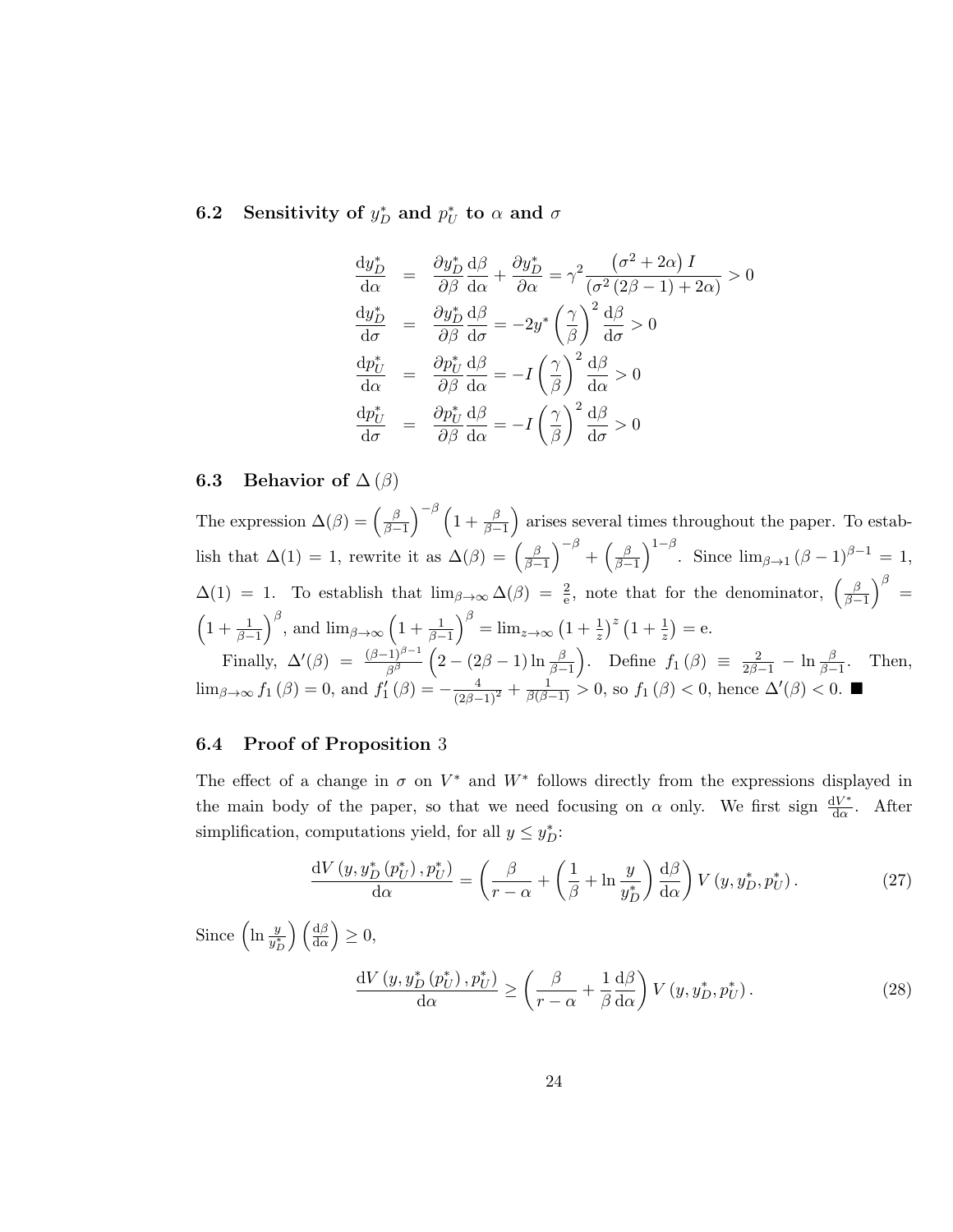Substituting for  $\frac{d\beta}{d\alpha}$ ,  $\frac{dV(y,y_D^*(p_U^*),p_U^*)}{d\alpha} > 0$  if  $f_2(\alpha,r,\sigma) \equiv \beta \left(\beta - \left(\frac{1}{2} - \frac{\alpha}{\sigma^2}\right)\right)\sigma^2 - \left(r - \alpha\right) > 0$ . When  $\alpha = r \equiv z, \ \beta = 1$ , and therefore  $f_2(z, z, \sigma) = \frac{1}{2} + \frac{z}{\sigma^2} > 0$ . Moreover,  $\frac{df_2(\alpha, r, \sigma)}{dr} =$  $\beta \left(\beta - \left(\frac{1}{2} - \frac{\alpha}{\sigma^2}\right)\right)^{-1} > 0$ . Therefore,  $\frac{dV(y, y_D^*(p_U^*), p_U^*)}{d\alpha} > 0$  for all admissible parameter values. Next, we sign  $\frac{dW^*}{d\alpha}$ . Similarly, after simplification, computations yield, for all  $y \leq y_D^*$ ,

$$
\frac{\mathrm{d}W\left(y,p_{U}^{*}\right)}{\mathrm{d}\alpha} = \left(\frac{\beta}{r-\alpha} + \left(\frac{1}{\beta-1} + \ln\frac{y}{y_{D}^{*}}\right)\frac{\mathrm{d}\beta}{\mathrm{d}\alpha}\right)W\left(y,p_{U}^{*}\right). \tag{29}
$$

Again (ln  $\frac{y}{y_D^*}$  $\left(\frac{d\beta}{d\alpha}\right) \geq 0$  implies that

$$
\frac{\mathrm{d}W\left(y,p_{U}^{*}\right)}{\mathrm{d}\alpha} \ge \left(\frac{\beta}{r-\alpha} + \frac{1}{\beta-1} \frac{\mathrm{d}\beta}{\mathrm{d}\alpha}\right) W\left(y,p_{U}^{*}\right). \tag{30}
$$

Thus,  $\frac{dW(y,p_U^*)}{d\alpha} > 0$  if  $f_3(\alpha, r, \sigma) \equiv (\beta - 1)(\beta - (\frac{1}{2} - \frac{\alpha}{\sigma^2}))\sigma^2 - (r - \alpha) > 0$ . Taking  $\alpha = r \equiv z$ ,  $f_3(z, z, \sigma) = 0$ , and  $\frac{df_3(\alpha, r, \sigma)}{dr} = (\beta - 1)(\beta - (\frac{1}{2} - \frac{\alpha}{\sigma^2}))^{-1} > 0$ . Therefore,  $\frac{dW(y, p_t^*)}{d\alpha} > 0$  for all admissible parameter values.

It remains to rank  $\varepsilon_{V^*/\alpha}$  and  $\varepsilon_{W^*/\alpha}$ . A simple reorganization of terms in (27) and (29), together with  $\frac{1}{\beta} < \frac{1}{\beta - 1}$ , directly leads to  $\varepsilon_{W^*/\alpha} < \varepsilon_{V^*/\alpha}$ .

### 6.5 Proof of Proposition 6

The optimal follower investment threshold  $y_F^*$  and second spot price  $p_{U_F}^*$  having been discussed in the text, only the first spot price  $p_{U_L}^*$  and the preemption threshold  $y_P^*$  remain to be established.

First, we determine the upstream firm's strategy space to be of the form  $[0, \bar{p}]$ . The value function  $F(y, y_F^*, p_{U_F}^*)$  is monotone increasing and convex and  $L(y, p_{U_L})$  is monotone increasing and concave in y. The choice of  $p_{U_L}$  is bounded because the equation  $L(y, p_{U_L}) = F(y, y_F^*, p_{U_F}^*)$  must have at least one root in y, given  $p_{U_L}$ , for downstream firms to wish to invest first in the market. Setting  $\frac{dL(y, p_{U_L})}{dy} = \frac{dF(y, y_F^*, p_{U_F}^*)}{dy}$  $\frac{\partial \hat{F}_{\mathcal{F}} \mathcal{P} \hat{U}_{\mathcal{F}}}{\partial \mathcal{F}}$ , we find that tangency occurs at  $\overline{y} = \left(\frac{\pi_M}{\beta \pi_M - (\beta \cdot \nabla \cdot \nabla \cdot \nabla \cdot \nabla \cdot \nabla \cdot \nabla \cdot \nabla \cdot \nabla \cdot \nabla \cdot \nabla \cdot \nabla \cdot \nabla \cdot \nabla \cdot \nabla \cdot \nabla \cdot \nabla \cdot \nabla \cdot \nabla \cdot \nabla \cdot \nabla$  $\beta \pi_M-(\beta-1)\pi_D$  $\Big)^{\frac{1}{\beta-1}}y_{F}^{\ast}.$ Note that  $\overline{y} < y_F^*$  so long as  $\pi_D < \pi_M$ . Then,  $\overline{p}$  is defined implicitly by  $L(\overline{y}, \overline{p}) = F(\overline{y}, y_F^*, p_{U_F}^*)$ .

Second, for  $p_{U_L} \in [0, \bar{p}]$ , a preemption equilibrium exists at the threshold  $y_P(p_{U_L})$  that verifies  $L(y_P(p_{U_L}), p_{U_L}) = F(y_P(p_{U_L}), y_F^*, p_{U_F}^*).$  Specifically,  $y_P(p_{U_L})$  is defined implicitly by:

$$
\frac{\pi_M}{r-\alpha}y_P - p_{U_L} - \left(\frac{y_P}{y_F^*}\right)^{\beta} \gamma \left(\gamma \frac{\pi_M}{\pi_D} - 1\right) I = 0.
$$
\n(31)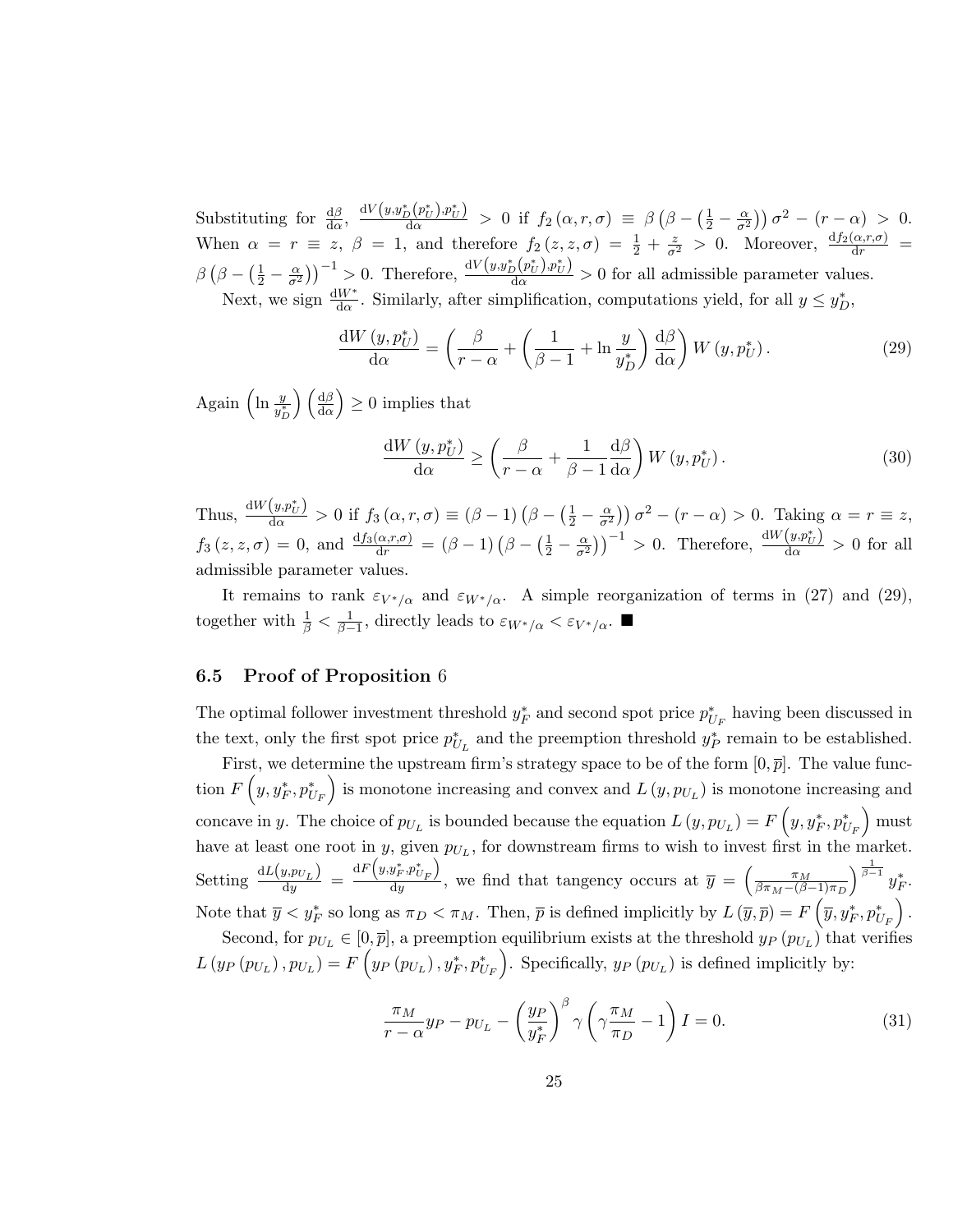The decision problem of the upstream firm can then be examined. Its value when the current market size is  $y$  is:

$$
\tilde{W}(y, p_{U_L}, p_{U_F}^*) = \left(\frac{y}{y_P(p_{U_L})}\right)^{\beta} (p_{U_L} - I) + \left(\frac{y}{y_F^*}\right)^{\beta} (p_{U_F}^* - I). \tag{32}
$$

From (31) we obtain an expression of  $p_{U_L} - I$  that we plug into (32). This leads to:

$$
\tilde{W}\left(y, p_{U_L}, p_{U_F}^*\right) = y^\beta \left(-I y_P^{-\beta} + \frac{\pi_M}{r - \alpha} y_P^{1 - \beta} - \gamma \left(\gamma \frac{\pi_M}{\pi_D} - 1\right) I y_F^{* - \beta}\right) + \left(\frac{y}{y_F^*}\right)^\beta \left(p_{U_F}^* - I\right). \tag{33}
$$

Note that:

$$
\tilde{W}(y, p_{U_L}, p_{U_F}^*) = V(y, y_P, I) + U(y, p_{U_F}^*)\,,\tag{34}
$$

where  $U(y, p_{U_F}^*)$  is independent of  $y_P$ , and  $V(y, y_P, I)$  is the integrated payoff (1) of Section 2.1. The upstream firm's decision problem is thus that of the integrated firm, and the first-order condition is satisfied at  $y_P^* = \gamma \frac{r-\alpha}{\pi_M}$  $\frac{r-\alpha}{\pi_M}I$ . Substituting into (31) gives the optimal first downstream spot price  $p_{U_L}^* = \left(1 - \Gamma\left(\beta, \frac{\pi_M}{\pi_D}\right)\right) \gamma I$ , with  $\Gamma\left(\beta, \frac{\pi_M}{\pi_D}\right)$  $\epsilon$  =  $\left(\gamma \frac{\pi_M}{\pi_D}\right)$  $\pi_D$  $\int^{1-\beta} - \left(\gamma \frac{\pi_M}{\pi_D}\right)$  $\pi_D$  $\int^{-\beta}$ .

Since 
$$
\gamma \frac{\pi_M}{\pi_D} > 1
$$
,  $\left(\gamma \frac{\pi_M}{\pi_D} - 1\right) \left(\gamma \frac{\pi_M}{\pi_D}\right)^{-\beta} = \Gamma\left(\beta, \frac{\pi_M}{\pi_D}\right) > 0$ . Also,  $\Gamma(\beta, 1) = \left(\frac{\beta - 1}{\beta}\right)^{\beta - 1} \frac{1}{\beta} < \frac{1}{\beta}$  and  $\frac{\mathrm{d}\Gamma\left(\beta, \frac{\pi_M}{\pi_D}\right)}{\mathrm{d}\frac{\pi_M}{\pi_D}} = \beta \left(\frac{\pi_D}{\pi_M} - 1\right) \left(\gamma \frac{\pi_M}{\pi_D}\right)^{-\beta} < 0$  since  $\pi_D < \pi_M$ , so  $\Gamma\left(\beta, \frac{\pi_M}{\pi_D}\right) < \frac{1}{\beta}$ . The other derivative in the proposition is  $\frac{\mathrm{d}\Gamma\left(\beta, \frac{\pi_M}{\pi_D}\right)}{\mathrm{d}\beta} = -\left(\frac{1}{\beta(\beta - 1)} + \left(\frac{\pi_D}{\pi_M} - 1\right) \ln \frac{\pi_M}{\pi_D}\right) \left(\gamma \frac{\pi_M}{\pi_D}\right)^{-\beta} < 0$ . In addition, it can be verified that  $y_P^* < \overline{y}$  if and only if  $\Gamma\left(\beta, \frac{\pi_M}{\pi_D}\right) < \frac{1}{\beta}$ , so the equilibrium preemption trigger is in the admissible range.

Finally, as  $p_{U_L}^*$  and  $p_{U_F}^*$  are given under the assumption of price-taking by downstream firms, only the parameters of  $L(y, p_{U_L})$  and  $F(y, y_F^*, p_{U_F}^*)$  are altered (specifically, the investment cost which is asymmetric for the first and second firm to invest), so Fudenberg and Tirole [6]'s argument applies to establish that downstream firms seek to invest immediately off the equilibrium path if no firm has entered yet when the market size reaches  $y_P^*$ . ■

## 6.6 Proof of Proposition 7

The rankings are direct. For the comparative statics, note that the functional form of the triggers  $y_P^*$  and  $y_F^*$  is similar to that of  $y_D^*$ , and that  $p_{U_F}^* = p_U^*$ . The calculations are similar to those of the bilateral monopoly case of Section 6.2. Determining that  $\frac{dp_{U_L}^*}{d\beta} < 0$  is less straightforward. The argument is broken down into four steps.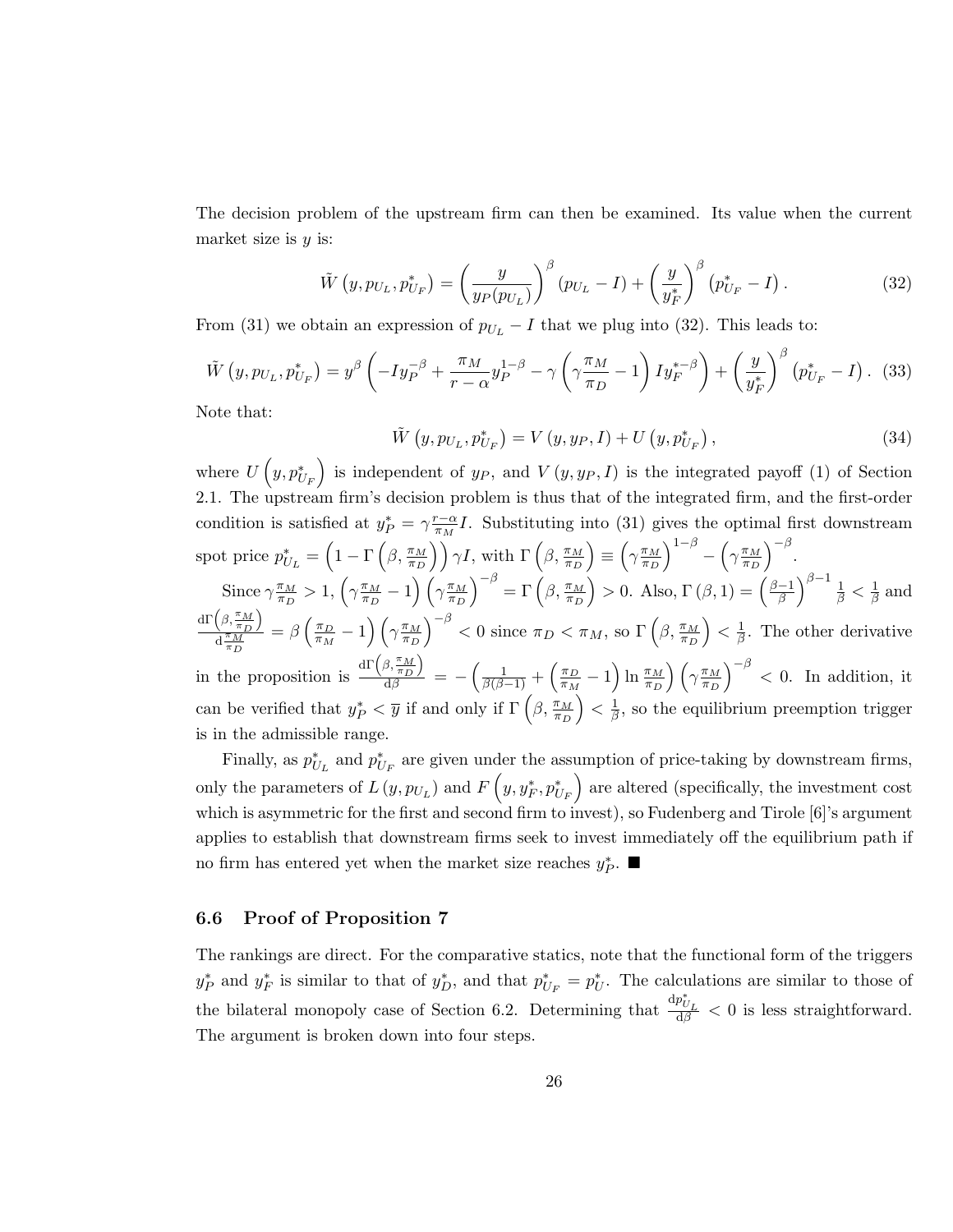**6.6.1** Step 1: Limit of  $\gamma^{\frac{\gamma}{\gamma-1}} - \gamma - \ln \gamma$ 

The limit at infinity of the expression  $\gamma^{\frac{\gamma}{\gamma-1}} - \gamma - \ln \gamma$  arises in the evaluation of the sign of  $\frac{dp_{U_L}^*}{d\beta}$ . This indeterminate form can be evaluated as follows:

$$
\lim_{\gamma \to \infty} \left( \gamma^{\frac{\gamma}{\gamma - 1}} - \gamma - \ln \gamma \right) = \lim_{\gamma \to \infty} \left( \gamma \left( \exp \left( \frac{\ln \gamma}{\gamma - 1} \right) \right) - \gamma - \ln \gamma \right)
$$
  
\n
$$
= \lim_{\gamma \to \infty} \left( \gamma \left( 1 + \frac{\ln \gamma}{\gamma - 1} + \sum_{n=2}^{\infty} \frac{1}{n!} \left( \frac{\ln \gamma}{\gamma - 1} \right)^n \right) - \gamma - \ln \gamma \right)
$$
  
\n
$$
= \lim_{\gamma \to \infty} \left( \frac{\ln \gamma}{\gamma - 1} + \gamma \sum_{n=2}^{\infty} \frac{1}{n!} \left( \frac{\ln \gamma}{\gamma - 1} \right)^n \right)
$$
  
\n
$$
= \lim_{\gamma \to \infty} \left( \frac{\ln \gamma}{\gamma - 1} + \frac{\gamma}{\gamma - 1} \sum_{n=2}^{\infty} \frac{1}{n!} \frac{(\ln \gamma)^2}{\gamma - 1} \left( \frac{\ln \gamma}{\gamma - 1} \right)^{n-2} \right) = 0,
$$

where the last equality follows from the fact that  $\lim_{\gamma\to\infty} \frac{\ln \gamma}{\gamma-1} = \lim_{\gamma\to\infty} \frac{(\ln \gamma)^2}{\gamma-1} = 0$ , both by l'Hôpital's rule.

#### **6.6.2** Step 2: Definition of  $f_4\left(\beta,\frac{\pi_M}{\pi_D}\right)$  $\setminus$

Recalling that  $p_{U_L}^* = \left(1 - \Gamma\left(\beta, \frac{\pi_M}{\pi_D}\right)\right) \gamma I$ , define  $z \equiv \gamma \frac{\pi_M}{\pi_D}$  $\frac{\pi_M}{\pi_D}$  so that  $\Gamma\left(\beta, \frac{\pi_M}{\pi_D}\right)$ ) has the more compact expression  $\Gamma\left(\beta, \frac{\pi_M}{\pi_D}\right)$  $= z^{1-\beta} - z^{-\beta}$  in what follows. We wish to show that the derivative  $\frac{\mathrm{d} p_{U_L}^*}{\mathrm{d} \beta} = -\gamma$  $\mathrm{d}\Gamma\left(\beta,\frac{\pi_{M}}{\pi_{D}}\right)$  $\frac{d\beta}{d\beta} \frac{d\beta}{d\beta} I - \left(1 - \Gamma\left(\beta, \frac{\pi_M}{\pi_D}\right)\right)$ )  $\frac{1}{(\beta-1)^2}I$  is negative. Since  $\frac{dz^{1-\beta}}{d\beta} = \left(-\ln z + \frac{1}{\beta}\right)$  $\frac{1}{\beta}$ )  $z^{1-\beta}$ and  $\frac{dz^{-\beta}}{d\beta} = \left(-\ln z + \frac{1}{\beta - 1}\right)z^{-\beta}$ , after rearranging,

$$
\frac{\mathrm{d}p_{U_L}^*}{\mathrm{d}\beta} = \left(-z^{\beta} - (\beta - 2)z + \beta(\beta - 1)(z - 1)\ln z + (\beta - 1)\right)\frac{z^{-\beta}I}{(\beta - 1)^2}.\tag{35}
$$

Therefore,  $\frac{dp_{U_L}^*}{d\beta} < 0$  if and only if  $f_4\left(\beta, \frac{\pi_M}{\pi_D}\right)$  $\Big) \equiv z^{\beta} + (\beta - 2) z - \beta (\beta - 1) (z - 1) \ln z - (\beta - 1) > 0.$ The rest of the proof is broken down into two steps. We first show that  $f_4(\beta,1)$  is positive, and then that  $\frac{df_4\left(\beta,\frac{\pi_M}{\pi_D}\right)}{\frac{1}{\pi M}}$  $\frac{d \pi M}{\pi D}$ is positive.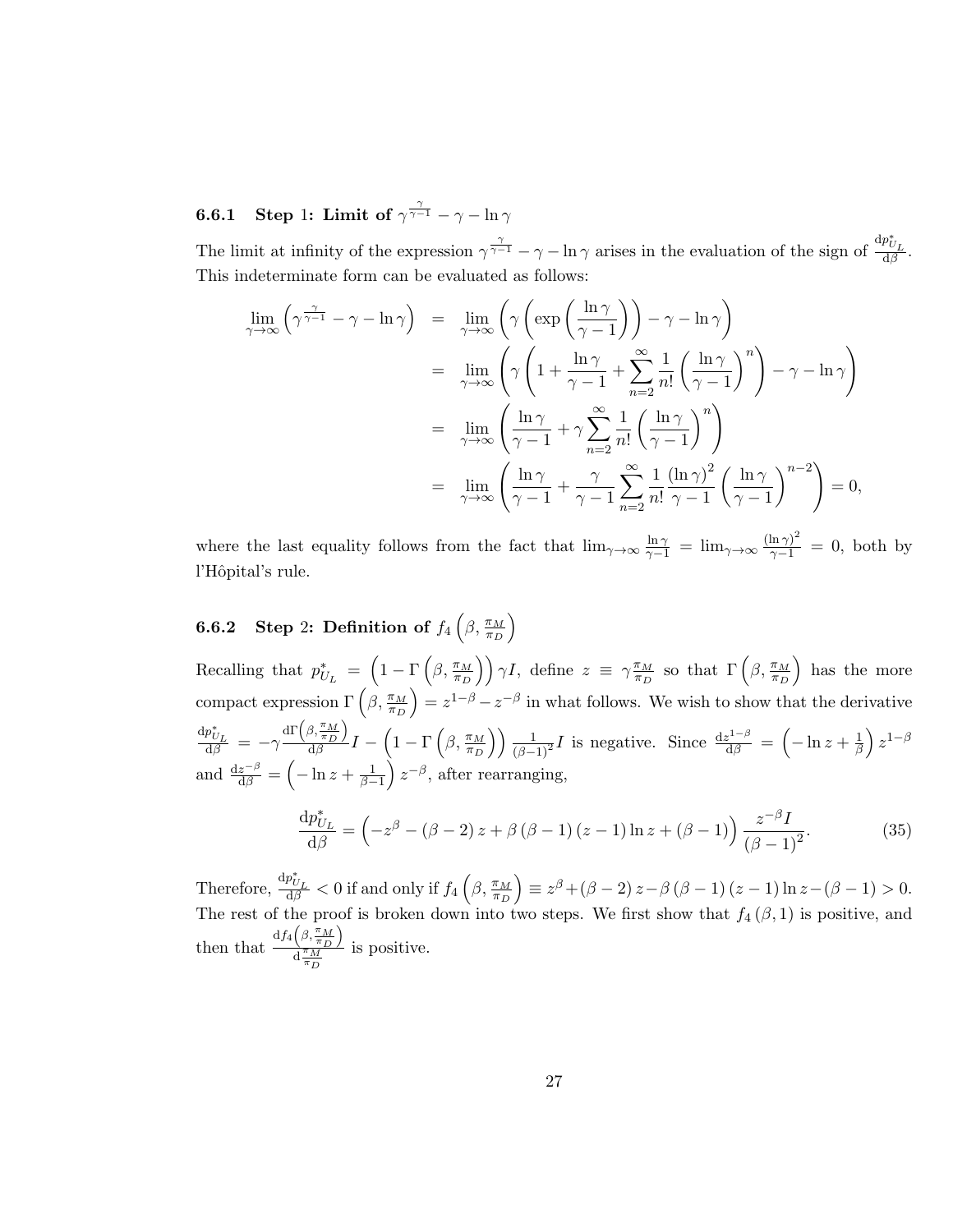## **6.6.3** Step 3:  $f_4(\beta, 1) > 0$

Evaluating,

$$
f_4(\beta, 1) = \left(\frac{\beta}{\beta - 1}\right)^{\beta} - \beta \ln\left(\frac{\beta}{\beta - 1}\right) - \frac{1}{\beta - 1}.
$$
 (36)

First, recalling that  $\frac{\beta}{\beta-1} = \gamma$  (so  $\beta = \frac{\gamma}{\gamma-1}$  $\frac{\gamma}{\gamma-1}$ ),

$$
\lim_{\beta \to 1} f_4(\beta, 1) = \lim_{\gamma \to \infty} \left( \gamma^{\frac{\gamma}{\gamma - 1}} - \gamma - \frac{\gamma}{\gamma - 1} \ln \gamma + 1 \right)
$$
  
= 
$$
\lim_{\gamma \to \infty} \left( \gamma^{\frac{\gamma}{\gamma - 1}} - \gamma - \ln \gamma \right) + \lim_{\gamma \to \infty} \left( -\frac{\ln \gamma}{\gamma - 1} \right) + 1
$$
  
= 1.

Second, we show that  $f_4(\beta,1) = 0 \Rightarrow f'_4(\beta,1) > 0$ . Set  $u = \beta \ln \left( \frac{\beta}{\beta - 1} \right)$  $\left(\frac{\beta}{\beta-1}\right)$ . Then  $f_4(\beta,1) =$  $e^u - u - \frac{1}{\beta - 1}$ , and  $\frac{df_4(\beta, 1)}{d\beta} = u'(e^u - 1) + \frac{1}{(\beta - 1)^2}$ , where  $u' = \frac{1}{\beta}$  $rac{1}{\beta}\left(u-\frac{\beta}{\beta-}\right)$  $\left(\frac{\beta}{\beta-1}\right)$ . Suppose that there exists a value  $\beta_0$ , and hence a value  $u_0$ , such that  $f_4(\beta_0, 1) = 0$ . At  $\beta_0$ ,  $e^{u_0} = u_0 + \frac{1}{\beta_0 - 1}$ . Substituting in,  $\frac{df_4(\beta_0,1)}{d\beta} = \frac{1}{\beta_0}$  $\overline{\beta_0}$  $\left(u_0 - \frac{\beta_0}{\beta_0 -}\right)$  $\frac{\beta_0}{\beta_0-1}\right)\left(u_0+\frac{2-\beta_0}{\beta_0-1}\right)$  $\beta_0-1$  $+\frac{1}{(\beta_0-1)^2}$ , or after simplification,  $\frac{df_4(\beta_0,1)}{d\beta}$  =  $\beta_0\left(\ln\frac{\beta_0}{\beta_0-1}\right)$  $\int_{0}^{2}$  - 2 ln  $\frac{\beta_0}{\beta_0 - 1}$  +  $\frac{1}{\beta_0 - 1}$ . The polynomial in  $\gamma$ ,  $\beta_0 \gamma^2$  - 2 $\gamma$  +  $\frac{1}{\beta_0 - 1}$ , has no roots. Therefore,  $\frac{df_4(\beta_0,1)}{d\beta} > 0$ . Since  $f_4(\beta,1)$  is continuous over  $(1,\infty)$ , is positive in a neighborhood of 1, and may only cross the horizontal axis from below,  $f_4(\beta, 1) > 0$ .

$$
\textbf{6.6.4}\quad \textbf{Step 4:} \;\; \frac{\mathrm{d}f_4\left(\beta,\frac{\pi_M}{\pi_D}\right)}{\mathrm{d}\frac{\pi_M}{\pi_D}} > 0
$$

Evaluating,

$$
\frac{\mathrm{d}f_4\left(\beta, \frac{\pi_M}{\pi_D}\right)}{\mathrm{d}\frac{\pi_M}{\pi_D}} = \frac{\beta}{\beta - 1} \left(\beta z^{\beta - 1} - \beta\left(\beta - 1\right) \left(\ln z - \frac{1}{z}\right) - \beta^2 + 2\beta - 2\right). \tag{37}
$$

Note first that:

$$
\frac{df_4\left(\beta, \frac{\pi_M}{\pi_D}\right)}{d\frac{\pi_M}{\pi_D}}\Big|_{\frac{\pi_M}{\pi_D}=1} = \beta \left(\frac{\beta}{\beta-1}\right)^{\beta} - \beta^2 \ln \frac{\beta}{\beta-1} - \frac{\beta}{\beta-1}
$$

$$
= \beta f_4(\beta, 1) > 0,
$$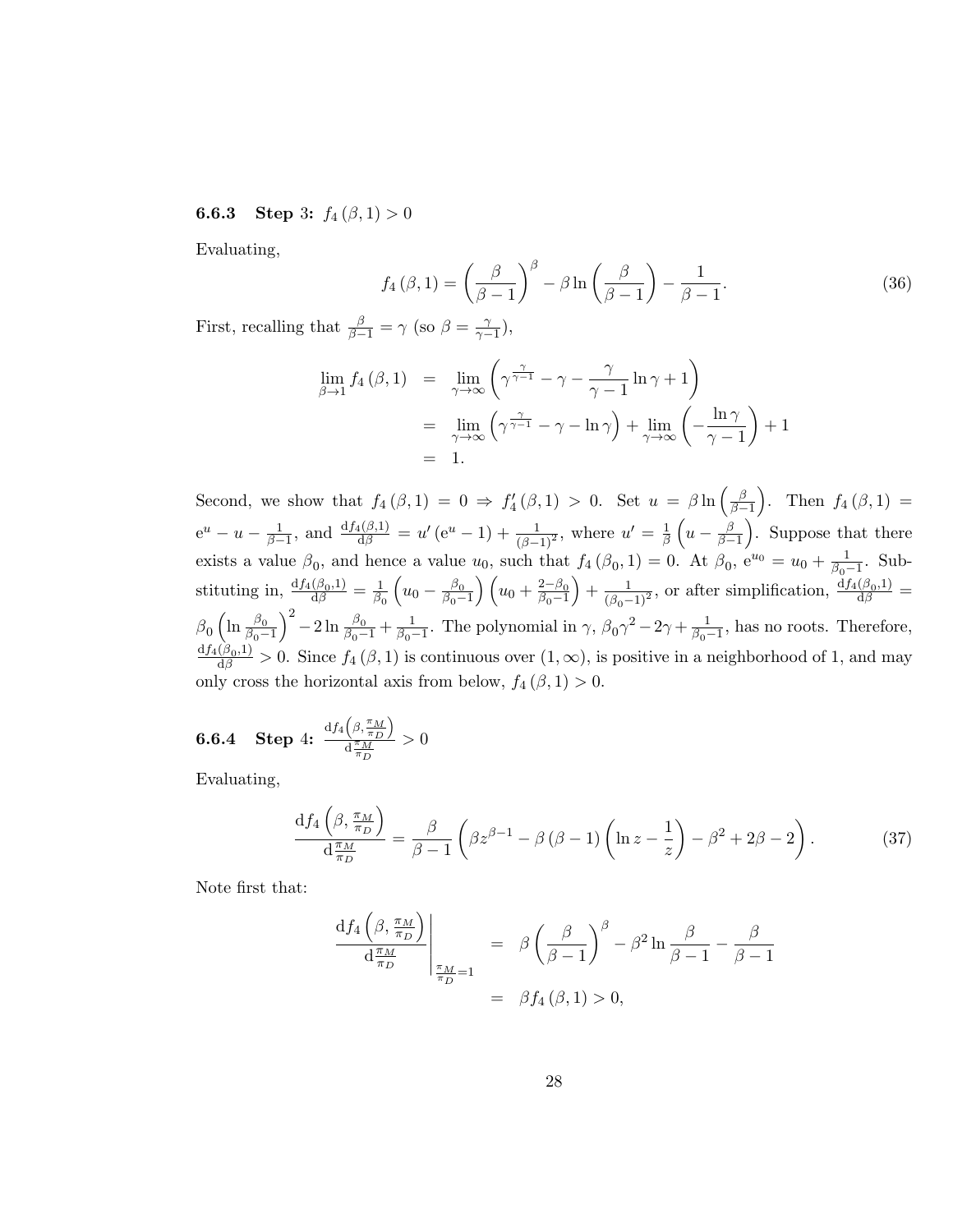the last inequality following from Step 3 above. Evaluating,  $\frac{d^2 f_4(\beta, \frac{\pi_M}{\pi_D})}{\sqrt{2}}$  $\frac{f_4\left(\beta,\frac{\pi}{\pi_D}\right)}{\left(\mathrm{d}\frac{\pi_M}{\pi_D}\right)^2} = \frac{\beta^3}{\left(\beta-1\right)}$  $\frac{\beta^3}{(\beta-1)z^2}\left(z^{\beta}-z-1\right).$ It therefore suffices to show that the function  $f_5\left(\beta, \frac{\pi_M}{\pi_D}\right)$  $\big) \equiv \big( \frac{\beta}{\beta - \beta} \big)$  $\frac{\beta}{\beta-1}\frac{\pi_M}{\pi_D}$  $\overline{\pi_D}$  $\int^{\beta} - \frac{\beta}{\beta - \beta}$  $\frac{\beta}{\beta-1}\frac{\pi_M}{\pi_D}$  $\frac{\pi_M}{\pi_D} - 1$  is positive for  $\left(\beta,\frac{\pi_M}{\pi_D}\right)$  $\Big) \in (1,\infty) \times [1,\infty)$ . But  $f_5(\beta,1) = \frac{2\beta-1}{\beta-1}$  $\frac{1-\Delta(\beta)}{\Delta(\beta)} > 0$ , and

$$
\frac{\mathrm{d}f_5\left(\beta,\frac{\pi_M}{\pi_D}\right)}{\mathrm{d}\frac{\pi_M}{\pi_D}} = \frac{\beta}{\beta-1}\left(\beta\left(\frac{\beta}{\beta-1}\frac{\pi_M}{\pi_D}\right)^{\beta-1}-1\right) > 0.
$$

Since  $\frac{df_4\left(\beta,\frac{\pi_M}{\pi_D}\right)}{d^{\frac{\pi}{M}}}$  $\frac{d \pi_M}{\pi_D}$ is positive at  $\frac{\pi_M}{\pi_D} = 1$  and increasing in  $\frac{\pi_M}{\pi_D}$ , it follows that  $\frac{df_4\left(\beta, \frac{\pi_M}{\pi_D}\right)}{d^{\frac{\pi_M}{2}}}$  $\frac{d^{\pi}M}{d^{\pi}D}$  $> 0$ , and together with  $f_4(\beta, 1) > 0$ , this implies that  $\frac{dp_{U_L}^*}{d\beta}$  is negative.

#### 6.7 Proof of Proposition 8

The downstream value in equilibrium is:

$$
\tilde{V}\left(y, p_{U_L}^*, p_{U_F}^*\right) = \frac{1}{2} \left(\frac{y}{y_P^*}\right)^{\beta} \frac{\beta}{\beta - 1} \Gamma\left(\beta, \frac{\pi_M}{\pi_D}\right) I + \frac{1}{2} \left(\frac{y}{y_F^*}\right)^{\beta} \frac{\beta}{\left(\beta - 1\right)^2} \left(1 + \beta - \beta \frac{\pi_M}{\pi_D}\right) I. \tag{38}
$$

Evaluating,

$$
\tilde{V}\left(y, p_{U_L}^*, p_{U_F}^*\right) - V\left(y, y_D^*, p_U^*\right) = \frac{(\beta - 1)^{\beta - 2}}{\beta^{\beta - 1}} \left(\frac{y}{y_P^*}\right)^{\beta} \left(\left(\frac{\pi_D}{\pi_M}\right)^{\beta} - 1\right) I < 0. \tag{39}
$$

The upstream value in equilibrium is:

$$
\tilde{W}\left(y, p_{U_L}^*, p_{U_F}^*\right) = \left(\frac{y}{y_P^*}\right)^{\beta} \left(1 - \beta \Gamma\left(\beta, \frac{\pi_M}{\pi_D}\right)\right) \frac{I}{\beta - 1} + \left(\frac{y}{y_F^*}\right)^{\beta} \frac{I}{\beta - 1}.\tag{40}
$$

Let  $x \equiv \frac{\pi_M}{\pi R}$  $\frac{\pi_M}{\pi_D}$ ,  $x > 1$  since  $\pi_M > \pi_D$ . After simplification,  $\tilde{W}\left(y, p_{U_L}^*, p_{U_F}^*\right) > W(y, p_U^*)$  if and only if:

$$
f_6(\beta, x) = \left( \left( \frac{\beta}{\beta - 1} \right)^\beta - 1 \right) x^\beta - \frac{\beta^2}{\beta - 1} x + \beta + 1 > 0. \tag{41}
$$

Note first that  $f_6(\beta, 1) = \left(\frac{\beta}{\beta - 1}\right)$  $\left(\frac{\beta}{\beta-1}\right)^{\beta} - \frac{\beta}{\beta-1} > 0$ . Next, we compute:

$$
\frac{\mathrm{d}f_6(\beta, x)}{\mathrm{d}x} = \beta \left( \left( \frac{\beta}{\beta - 1} \right)^{\beta} - 1 \right) x^{\beta - 1} - \frac{\beta^2}{\beta - 1}.\tag{42}
$$